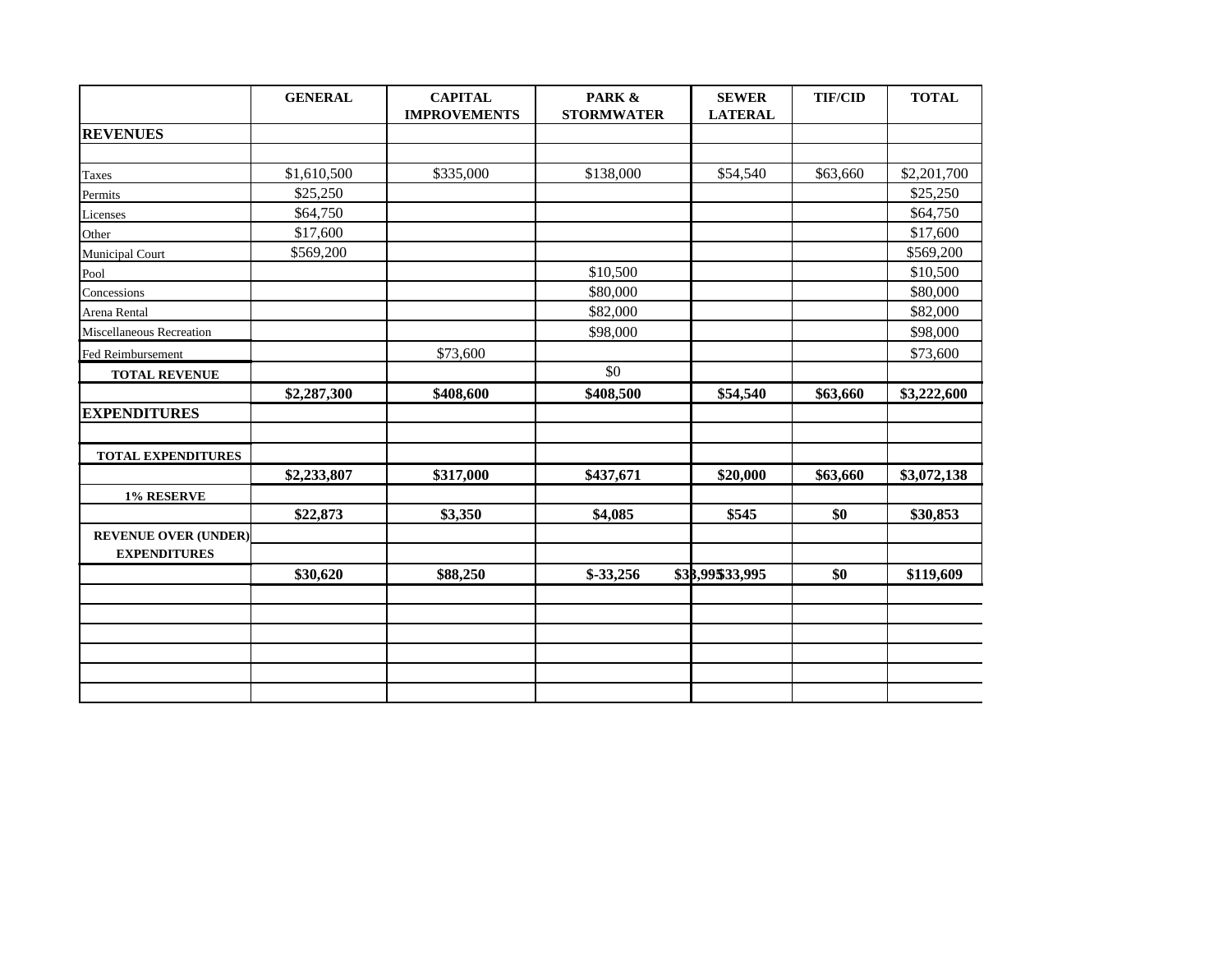|                |                              |                |                 | Budget for the Calendar Year Ending December 31, 2014 |                         |                     |                          |
|----------------|------------------------------|----------------|-----------------|-------------------------------------------------------|-------------------------|---------------------|--------------------------|
| <b>ACCOUNT</b> | <b>GENERAL FUND</b>          | <b>CY 2012</b> | CY 2013         | <b>CY 2014</b>                                        | <b>Ways &amp; Means</b> | <b>CY 2014</b>      | <b>CY 2014</b>           |
| <b>NUMBER</b>  | <b>REVENUES</b>              | <b>ACTUALS</b> | <b>BUDGETED</b> | <b>PROJECTIONS</b>                                    | <b>ADJUSTED</b>         | <b>BOA</b> Adjusted | <b>Budgeted Revenues</b> |
| 310            | <b>TAXES</b>                 |                |                 |                                                       |                         |                     |                          |
| 311            | <b>Real Estate</b>           | \$50,011       | \$70,000        | \$60,000                                              | \$55,000                | \$60,000            | \$60,000                 |
| 312            | <b>Personal Property</b>     | \$34,107       | \$17,000        | \$27,000                                              | \$17,000                | \$27,000            | \$27,000                 |
| 313            | Utility                      | \$536,280      | \$580,000       | \$560,000                                             | \$540,000               | \$560,000           | \$560,000                |
| 314            | Gasoline                     | \$127,943      | \$135,000       | \$135,000                                             | \$135,000               | \$135,000           | \$135,000                |
| 315            | Cigarette                    | \$14,487       | \$14,000        | \$14,000                                              | \$14,000                | \$14,000            | \$14,000                 |
| 316            | <b>Sales</b>                 | \$718,624      | \$700,000       | \$700,000                                             | \$650,000               | \$700,000           | \$700,000                |
|                | Auto                         |                |                 | \$45,000                                              | \$45,000                | \$45,000            | \$45,000                 |
| 317            | Road Refund                  | \$42,432       | \$20,000        | \$35,000                                              | \$25,000                | \$35,000            | \$35,000                 |
| 318            | Railroad/Utility             | \$2,412        | \$2,500         | \$2,500                                               | \$2,500                 | \$2,500             | \$2,500                  |
| 319            | <b>Cable Television</b>      | \$29,905       | \$31,000        | \$32,000                                              | \$32,000                | \$32,000            | \$32,000                 |
|                | <b>TOTAL TAX REVENUE</b>     | \$1,556,201    | \$1,569,500     | \$1,610,500                                           | \$1,515,500             | \$1,610,500         | \$1,610,500              |
| 320            | <b>PERMITS</b>               |                |                 |                                                       |                         |                     |                          |
| 321            | Building                     | \$487          | \$500           | \$500                                                 | \$500                   | \$500               | \$500                    |
| 322            | Occupancy Permit             | \$5,640        | \$6,000         | \$5,500                                               | \$5,500                 | \$5,500             | \$5,500                  |
| 323            | Plumbing/Excavation          | \$0            | \$0             | \$0                                                   | \$0                     | \$0                 | \$0                      |
| 324            | Fence/Driveway               | \$330          | \$300           | \$250                                                 | \$200                   | \$250               | \$250                    |
| 325            | Sign                         | \$1,250        | \$800           | \$1,000                                               | \$800                   | \$1,000             | \$1,000                  |
| 326            | <b>Housing Inspections</b>   | \$18,610       | \$20,000        | \$18,000                                              | \$18,000                | \$18,000            | \$18,000                 |
| 327            | Pool Permits                 | \$0            | \$0             | \$0                                                   | \$0                     | \$0                 | \$0                      |
|                | <b>TOTAL PERMITS REVENUE</b> | \$26,317       | \$27,600        | \$25,250                                              | \$25,000                | \$25,250            | \$25,250                 |
| 330            | <b>LICENSES</b>              |                |                 |                                                       |                         |                     |                          |
| 331            | Merchants                    | \$60,206       | \$60,000        | \$60,000                                              | \$60,000                | \$60,000            | \$60,000                 |
| 332            | Dog                          | \$30           | \$0             | \$0                                                   | \$0                     | \$0                 | \$0                      |
| 333            | Liquor                       | \$4,700        | \$3,500         | \$4,500                                               | \$4,000                 | \$4,500             | \$4,500                  |
| 335            | Vending                      | \$218          | \$150           | \$250                                                 | \$150                   | \$250               | \$250                    |
|                | <b>TOTAL LICENSE REVENUE</b> | \$65,154       | \$63,650        | \$64,750                                              | \$64,150                | \$64,750            | \$64,750                 |

 City of Dellwood, Missouri General Fund Revenues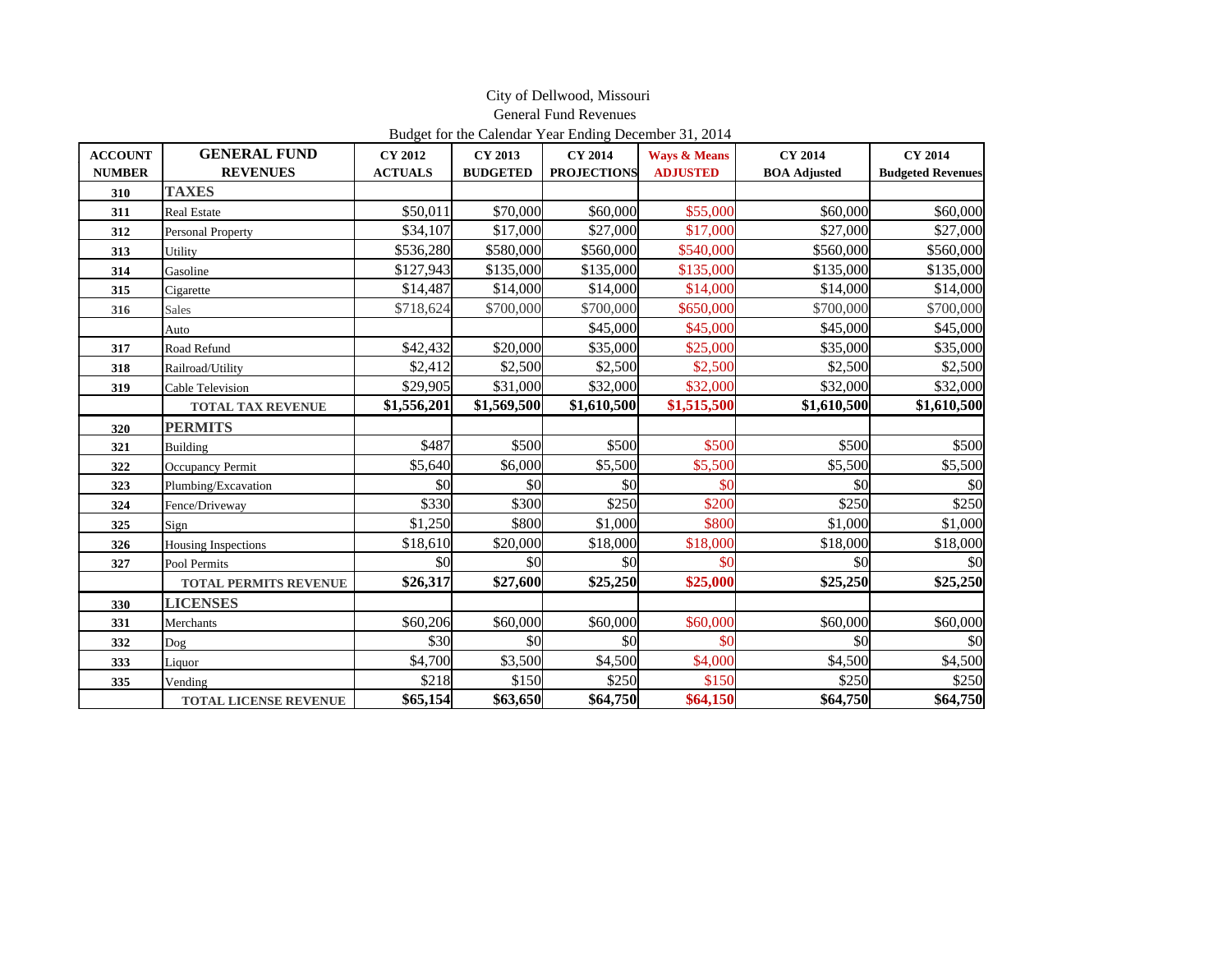|                                 |                                        |                                  |                            | <b>General Fund Revenues</b>                                                                  |                                            |                                       |                                            |
|---------------------------------|----------------------------------------|----------------------------------|----------------------------|-----------------------------------------------------------------------------------------------|--------------------------------------------|---------------------------------------|--------------------------------------------|
| <b>ACCOUNT</b><br><b>NUMBER</b> | <b>GENERAL FUND</b><br><b>REVENUES</b> | <b>CY 2012</b><br><b>ACTUALS</b> | CY 2013<br><b>BUDGETED</b> | Budget for the Calendar Year Ending December 31, 2014<br><b>CY 2014</b><br><b>PROJECTIONS</b> | <b>Ways &amp; Means</b><br><b>ADJUSTED</b> | <b>CY 2014</b><br><b>BOA Adjusted</b> | <b>CY 2014</b><br><b>Budgeted Revenues</b> |
| 340                             | <b>OTHER</b>                           |                                  |                            |                                                                                               |                                            |                                       |                                            |
| 343                             | <b>Police Reports</b>                  | \$440                            | \$0                        | \$0                                                                                           | \$0                                        | \$0                                   | \$0                                        |
| 346                             | Late Vehicle Fee                       | \$331                            | \$300                      | \$0                                                                                           | \$0                                        | \$0                                   | \$0                                        |
| 347                             | Dog Release                            | \$0                              | \$0                        | \$100                                                                                         | \$0                                        | \$100                                 | \$100                                      |
| 348                             | <b>False Alarms</b>                    | \$540                            | \$2,500                    | \$1,500                                                                                       | \$1,000                                    | \$1,500                               | \$1,500                                    |
| 349                             | <b>Fuel Reimbursement</b>              | \$0                              | \$0                        | \$0                                                                                           | \$0                                        | \$0                                   | \$0                                        |
| 350                             | Sale of Capital Assets                 | \$92,880                         | \$15,000                   | \$15,000                                                                                      | \$15,000                                   | \$15,000                              | \$15,000                                   |
| 342                             | Interest                               | \$17,512                         | \$10,000                   | \$1,000                                                                                       | \$1,000                                    | \$1,000                               | \$1,000                                    |
| 354                             | Miscellaneous                          | \$641                            | \$24,000                   | \$O                                                                                           | \$0                                        | \$0                                   | \$0                                        |
|                                 | <b>TOTAL MISC. REVENUE</b>             | \$112,344                        | \$51,800                   | \$17,600                                                                                      | \$17,000                                   | \$17,600                              | \$17,600                                   |
| 360                             | <b>MUNICIPAL COURT</b>                 |                                  |                            |                                                                                               |                                            |                                       |                                            |
| 361                             | <b>Court Fines</b>                     | \$231,001                        | \$400,000                  | \$250,000                                                                                     | \$225,000                                  | \$250,000                             | \$250,000                                  |
| 362                             | <b>Court Costs</b>                     | \$45,595                         | \$60,000                   | \$40,000                                                                                      | \$45,000                                   | \$40,000                              | \$40,000                                   |
| 367                             | Confinement                            | \$0                              | \$5,000                    | \$15,000                                                                                      | \$30,000                                   | \$15,000                              | \$15,000                                   |
| 363                             | Red Light Camera                       | \$0                              | \$1,000                    | <b>\$0</b>                                                                                    | \$0                                        | \$0                                   | \$0                                        |
| 364                             | <b>Bond Forfeitures</b>                | \$42,057                         | \$60,000                   | \$63,000                                                                                      | \$55,000                                   | \$63,000                              | \$63,000                                   |
| 365                             | Training Income                        | \$6,270                          | \$6,000                    | \$7,000                                                                                       | \$6,500                                    | \$7,000                               | \$7,000                                    |
|                                 | POST                                   |                                  |                            | \$7,200                                                                                       | \$7,200                                    | \$7,200                               | \$7,200                                    |
| 366                             | <b>CVC</b>                             | \$15,595                         | \$15,000                   | \$15,000                                                                                      | \$15,000                                   | \$15,000                              | \$15,000                                   |
|                                 | <b>Special Court Dockets</b>           |                                  |                            | \$150,000                                                                                     | \$150,000                                  | \$150,000                             | \$150,000                                  |
| 368                             | Letter /Warrant Fees                   | \$0                              | \$28,000                   | \$22,000                                                                                      | \$20,000                                   | \$22,000                              | \$22,000                                   |
|                                 | <b>TOTAL COURT REVENUE</b>             | \$340,518                        | \$575,000                  | \$569,200                                                                                     | \$553,700                                  | \$569,200                             | \$569,200                                  |
|                                 | TOTAL GEN. FUND REVEN.                 | \$2,100,534                      | \$2,287,550                | \$2,287,300                                                                                   | \$2,175,350                                | \$2,287,300                           | \$2,287,300                                |
|                                 |                                        |                                  |                            |                                                                                               |                                            |                                       |                                            |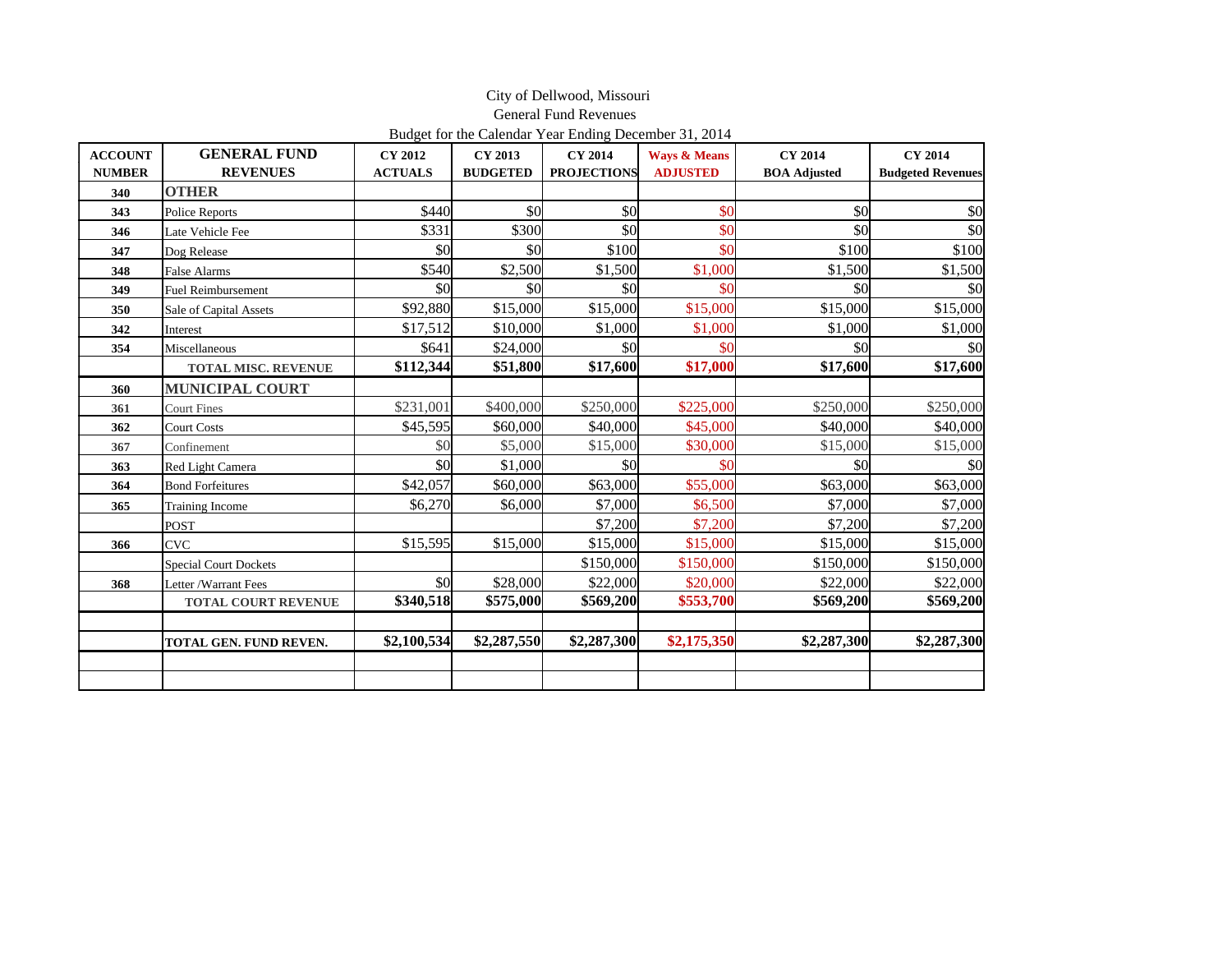|                |                                   |                |                 | Budget for the Calendar Year Ending December 31, 2014 |                       |                        |                |
|----------------|-----------------------------------|----------------|-----------------|-------------------------------------------------------|-----------------------|------------------------|----------------|
| <b>ACCOUNT</b> | <b>GEN. FUND EXPEN.</b>           | <b>CY 2012</b> | CY 2013         | <b>CY 2014</b>                                        | <b>CY 2014</b>        | <b>CY 2014</b>         | <b>CY 2014</b> |
| <b>NUMBER</b>  | <b>ADMINISTRATION</b>             | <b>ACTUALS</b> | <b>BUDGETED</b> | <b>DH</b> Request                                     | <b>City Admin Rec</b> | <b>Ways &amp;Means</b> | <b>BOA</b>     |
|                | <b>WAGES &amp; BENEFITS</b>       |                |                 |                                                       |                       |                        |                |
| 503            | Mayor                             | \$8,400        | \$8,400         | \$8,400                                               | \$8,400               | \$8,400                | \$8,400        |
| 503            | Aldermen                          | \$33,600       | \$33,600        | \$33,600                                              | \$33,600              | \$33,600               | \$33,600       |
| 503            | Collector                         | \$5,040        | \$5,040         | \$5,040                                               | \$5,040               | \$5,040                | \$5,040        |
| 503            | Treasurer                         | \$2,700        | \$2,700         | \$2,700                                               | \$2,700               | \$2,700                | \$2,700        |
| 503            | City Administrator-Salary         | \$73,587       | \$64,000        | \$55,000                                              | \$55,000              | \$55,000               | \$55,000       |
| 503            | <b>Excise Commissioner</b>        | \$600          | \$600           | \$600                                                 | \$600                 | \$600                  | \$600          |
| 503            | Clerk Payable/Receivable          | \$0            | \$35,000        | \$34,280                                              | \$34,280              | \$34,280               | \$34,280       |
|                | City Clerk                        | \$0            | \$40,000        | \$42,500                                              | \$42,500              | \$42,500               | \$42,500       |
|                | <b>City Attorney</b>              | \$0            |                 | \$26,400                                              | \$26,400              | \$26,400               | \$26,400       |
| 503            | Zoning Board                      | \$500          | \$500           | \$500                                                 | \$500                 | \$500                  | \$500          |
| 503            | Part-time Employees               | \$16,000       | \$19,970        | \$28,600                                              | \$28,600              | \$22,500               | \$28,600       |
| 503            | Overtime                          | \$4,000        | \$2,000         | \$2,000                                               | \$2,000               | \$2,000                | \$2,000        |
| 504            | Section 457 Contribution          | \$4,200        | \$4,800         | \$2,600                                               | \$2,600               | \$2,600                | \$2,600        |
| 505            | <b>Workers Compensation</b>       | \$45,807       | \$42,500        | \$21,500                                              | \$21,500              | \$42,500               | \$21,500       |
| 506            | <b>Health Insurance</b>           | \$28,810       | \$19,269        | \$30,256                                              | \$30,256              | \$30,256               | \$30,256       |
| 507            | Pension (Lagers)                  | \$19,756       | \$11,270        | \$11,115                                              | \$11,115              | \$11,115               | \$11,115       |
| 510            | Social Security and Medicare      | \$16,474       | \$13,255        | \$14,310                                              | \$14,310              | \$14,310               | \$14,310       |
| 511            | Unemployment                      | \$2,689        | \$2,166         | \$5,500                                               | \$5,500               | \$5,000                | \$5,500        |
| 519            | Life Insurance LTD&STD            | \$1,971        | \$1,595         | \$1,600                                               | \$1,600               | \$1,600                | \$1,600        |
| 520            | Dental                            | \$2,073        | \$1,703         | \$1,752                                               | \$1,752               | \$1,752                | \$1,752        |
|                | <b>TOTAL WAGES &amp; BENEFITS</b> | \$266,207      | \$308,368       | \$328,253                                             | \$328,253             | \$342,653              | \$328,253      |
|                | <b>GENERAL OPERATING</b>          |                |                 |                                                       |                       |                        |                |
| 520            | Printing/Postage                  | \$4,888        | \$5,000         | \$5,000                                               | \$5,000               | \$5,000                | \$5,000        |
| 521            | <b>Cleaning Supplies</b>          | \$915          | \$500           | \$1,000                                               | \$1,000               | \$1,000                | \$1,000        |
| 570            | Postage Meter Rental              | \$0            | \$800           | \$800                                                 | \$800                 | \$800                  | \$800          |

#### City of Dellwood, Missouri General Fund Expenditures- Administration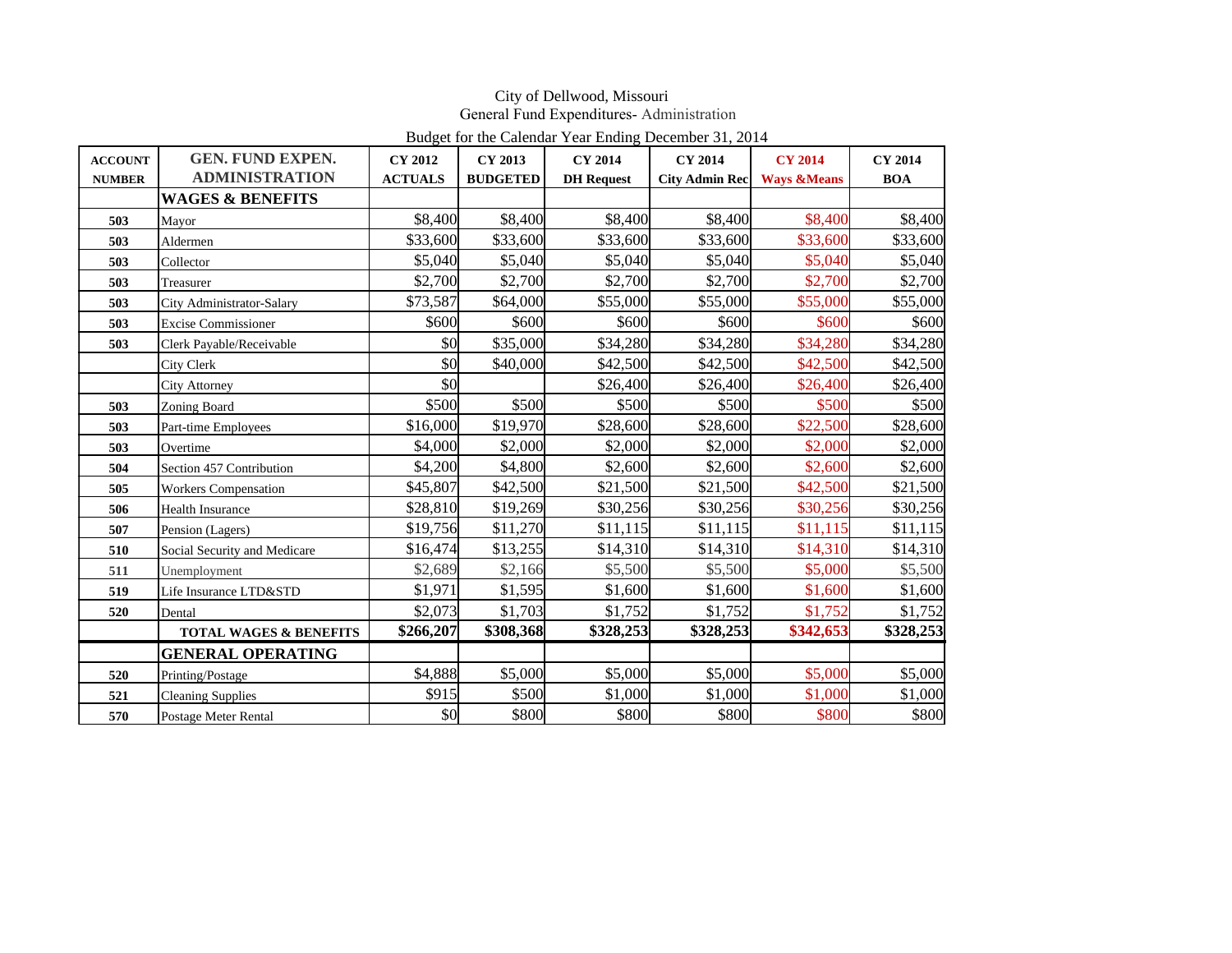| 571            | <b>Financial Services</b>            | \$0            | \$7,400         | \$3,300                                               | \$3,300                     | \$3,300        | \$3,300        |
|----------------|--------------------------------------|----------------|-----------------|-------------------------------------------------------|-----------------------------|----------------|----------------|
|                |                                      |                |                 | General Fund Expenditures-Administration (Cont.)      |                             |                |                |
|                |                                      |                |                 | Budget for the Calendar Year Ending December 31, 2014 |                             |                |                |
| <b>ACCOUNT</b> | <b>GEN. FUND EXPEN.</b>              | <b>CY 2012</b> | <b>CY 2013</b>  | <b>CY 2014</b>                                        | <b>CY 2014</b>              | <b>CY 2014</b> | <b>CY 2014</b> |
| <b>NUMBER</b>  | <b>ADMINISTRATION</b>                | <b>ACTUALS</b> | <b>BUDGETED</b> | <b>DH</b> Request                                     | City Admin Rec Ways & Means |                | <b>BOA</b>     |
| 522            | Advertising                          | \$4,465        | \$2,500         | \$0                                                   | \$0                         | \$0            | $\frac{1}{2}$  |
| 523            | City's Insurance                     | \$79,797       | \$108,753       | \$127,069                                             | \$127,069                   | \$108,753      | \$127,069      |
| 524            | <b>Building/Property Maintenance</b> | \$20,430       | \$3,000         | \$3,000                                               | \$3,000                     | \$3,000        | \$3,000        |
| 525            | <b>Equipment Maintenance</b>         | \$8,542        | \$500           | \$1,000                                               | \$1,000                     | \$1,000        | \$1,000        |
| 526            | <b>Legal Fees</b>                    | \$46,206       | \$31,000        | \$5,000                                               | \$5,000                     | \$5,000        | \$5,000        |
| 527            | <b>Engineering Fees</b>              | \$13,769       | \$2,500         | \$2,500                                               | \$2,500                     | \$2,500        | \$2,500        |
| 530            | Telephone                            | \$8,847        | \$4,100         | \$7,500                                               | \$7,500                     | \$7,500        | \$7,500        |
| 531            | Electric                             | \$10,715       | \$10,000        | \$11,500                                              | \$11,500                    | \$11,500       | \$11,500       |
| 532            | Gas                                  | \$2,002        | \$2,300         | \$2,500                                               | \$2,500                     | \$2,500        | \$2,500        |
| 533            | Water/Sewer                          | \$1,188        | \$1,200         | \$1,300                                               | \$1,300                     | \$1,300        | \$1,300        |
| 534            | <b>Bonding Officials</b>             | \$0            | \$250           | \$0                                                   | \$0                         | \$0            | \$0            |
| 535            | Audit                                | \$15,063       | \$8,900         | \$8,900                                               | \$8,900                     | \$8,900        | \$8,900        |
| 540            | Dues and Memberships                 | \$5,228        | \$3,000         | \$3,000                                               | \$3,000                     | \$3,000        | \$3,000        |
| 542            | Meetings and Convent. (Mayor)        | \$0            | \$1,500         | \$2,500                                               | \$2,500                     | \$1,500        | \$2,500        |
| 544            | Meetings and Convent. (CA)           | \$3,231        | \$1,000         | \$2,500                                               | \$2,500                     | \$1,000        | \$2,500        |
| 545            | Meetings and Convent. (CC)           | \$0            | \$0             | \$1,000                                               | \$1,000                     | \$1,000        | \$1,000        |
| 541            | Meetings and Convent. (BOA)          | \$6,698        | \$9,600         | \$9,600                                               | \$9,600                     | \$4,700        | \$9,600        |
| 543            | <b>Election Expense</b>              | \$1,338        | \$1,500         | \$1,500                                               | \$1,500                     | \$1,500        | \$1,500        |
| 550            | Gasoline (City Car)                  | \$1,504        | \$0             | \$2,500                                               | \$2,500                     | \$2,500        | \$2,500        |
| 572            | <b>ADP Payroll Processing</b>        | \$10,529       | \$9,600         | \$4,000                                               | \$4,000                     | \$4,000        | \$4,000        |
| 557            | <b>Office Supplies</b>               | \$11,935       | \$3,000         | \$3,000                                               | \$3,000                     | \$3,000        | \$3,000        |
| 559            | <b>Kitchen Supplies</b>              | \$460          | \$250           | \$250                                                 | \$250                       | \$250          | \$250          |
|                | <b>IT Support</b>                    | \$0            | \$15,000        | \$5,000                                               | \$5,000                     | \$5,000        | \$5,000        |
| 600            | Copier Lease                         | \$3,690        | \$3,700         | \$3,500                                               | \$3,500                     | \$3,500        | \$3,500        |
| 600            | Internet                             | \$3,129        | \$960           | \$960                                                 | \$960                       | \$960          | \$960          |
|                | <b>TOTAL GENERAL OPER.</b>           | \$258,766      | \$239,313       | \$219,679                                             | \$219,679                   | \$193,963      | \$219,679      |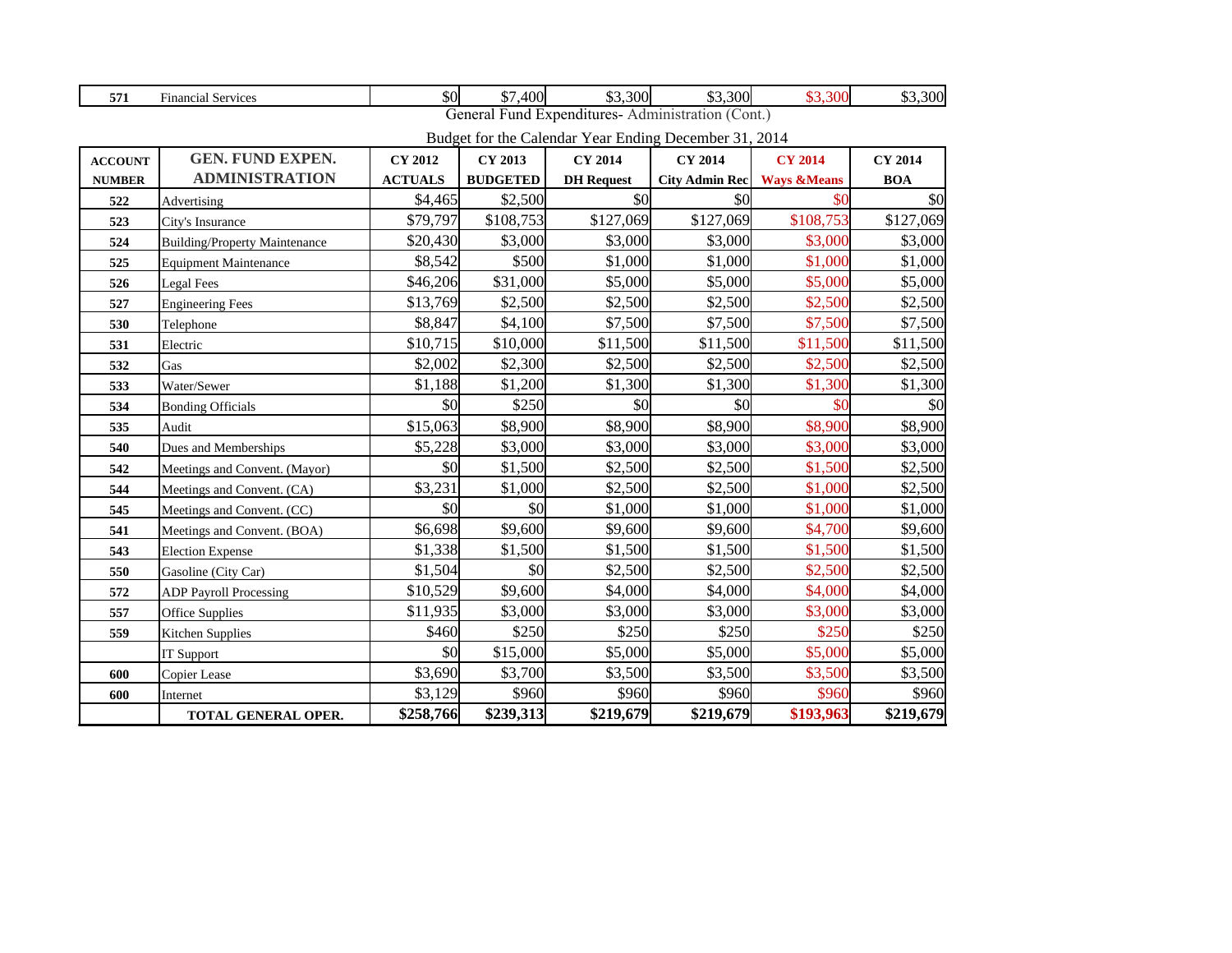|  | <b>TOTAL ADMINISTRATION</b> | \$662,017 | \$547,681 | \$547,932 | \$547,932 | \$536.616 | \$547,932 |
|--|-----------------------------|-----------|-----------|-----------|-----------|-----------|-----------|
|--|-----------------------------|-----------|-----------|-----------|-----------|-----------|-----------|

 City of Dellwood, Missouri General Fund Expenditures- Health

Budget for the Calendar Year Ending December 31, 2014

| <b>ACCOUNT</b> | <b>GEN. FUND EXPEN.</b>              | <b>CY 2012</b> | <b>CY 2013</b>  | <b>CY 2014</b>    | <b>CY 2014</b>        | <b>CY 2014</b>         | <b>CY 2014</b> |
|----------------|--------------------------------------|----------------|-----------------|-------------------|-----------------------|------------------------|----------------|
| <b>NUMBER</b>  | <b>HEALTH</b>                        | <b>ACTUALS</b> | <b>BUDGETED</b> | <b>DH</b> Request | <b>City Admin Rec</b> | <b>Ways &amp;Means</b> | <b>BOA</b>     |
|                | <b>WAGES &amp; BENEFITS</b>          |                |                 |                   |                       |                        |                |
| 503            | Inspector                            | \$26,387       | \$31,200        | \$31,200          | \$31,200              | \$24,960               | \$31,200       |
| 504            | <b>PPP</b> Insurance                 | \$0            | \$0             | \$0               | \$0                   | \$0                    | \$0            |
| 510            | Social Security & Medicare           | \$0            | \$3,580         | \$3,580           | \$3,580               | \$3,580                | \$3,580        |
| 511            | Pension(Lagers)                      | \$2,900        | \$3,042         | \$3,042           | \$3,042               | \$0                    | \$3,042        |
| 512            | Health                               | \$4,370        | \$17,481        | \$18,000          | \$18,000              | \$0                    | \$18,000       |
| 513            | Life Insurance LTD&STD               | \$135          | \$397           | \$397             | \$397                 | \$0                    | \$397          |
| 514            | Unemployment                         | \$0            | \$390           | \$390             | \$390                 | \$0                    | \$390          |
| 515            | Dental                               | \$500          | \$974           | \$974             | \$974                 | \$0                    | \$974          |
|                | <b>TOTAL WAGES &amp; BENEFITS</b>    | \$34,292       | \$57,064        | \$57,583          | \$57,583              | \$28,540               | \$57,583       |
|                | <b>GENERAL OPERATING</b>             |                |                 |                   |                       |                        |                |
| 522            | Advertising                          | \$0            | \$0             | \$0               | \$0                   | \$0                    | \$0            |
| 523            | Insurance                            | \$0            | \$0             | \$0               | \$0                   | \$0                    | \$0            |
| 524            | <b>Building/Property Maintenance</b> | \$0            | \$0             | \$0               | \$0                   | \$0                    | \$0            |
| 525            | Equipment                            | \$0            | \$0             | \$1,500           | \$1,500               | \$0                    | \$1,500        |
| 529            | Lien Cleanup                         | \$0            | \$100           | \$1,000           | \$1,000               | \$1,000                | \$1,000        |
| 545            | Senior Trash Program                 | \$5,511        | \$12,000        | \$7,000           | \$7,000               | \$7,000                | \$7,000        |
| 550            | Gasoline and Oil                     | \$154          | \$0             | \$0               | \$0                   | \$0                    | \$0            |
| 555            | Vehicle Maintenance                  | \$706          | \$0             | \$0               | \$0                   | \$0                    | \$0            |
|                | <b>STL County Mosquito Control</b>   |                |                 | \$3,000           | \$3,000               | \$3,000                | \$3,000        |
| 558            | Rat and Mosquito Supplies            | \$0            | \$1,000         | \$1,000           | \$1,000               | \$1,000                | \$1,000        |
| 570            | Miscellaneous                        | \$1,100        | \$0             | \$0               | \$0                   | \$0                    | \$0            |
| 600            | General Improvements                 | \$0            | \$0             | \$0               | \$0                   | \$0                    | \$0            |
|                | <b>TOTAL GEN. OPERATING</b>          | \$7,471        | \$13,100        | \$13,500          | \$13,500              | \$12,000               | \$13,500       |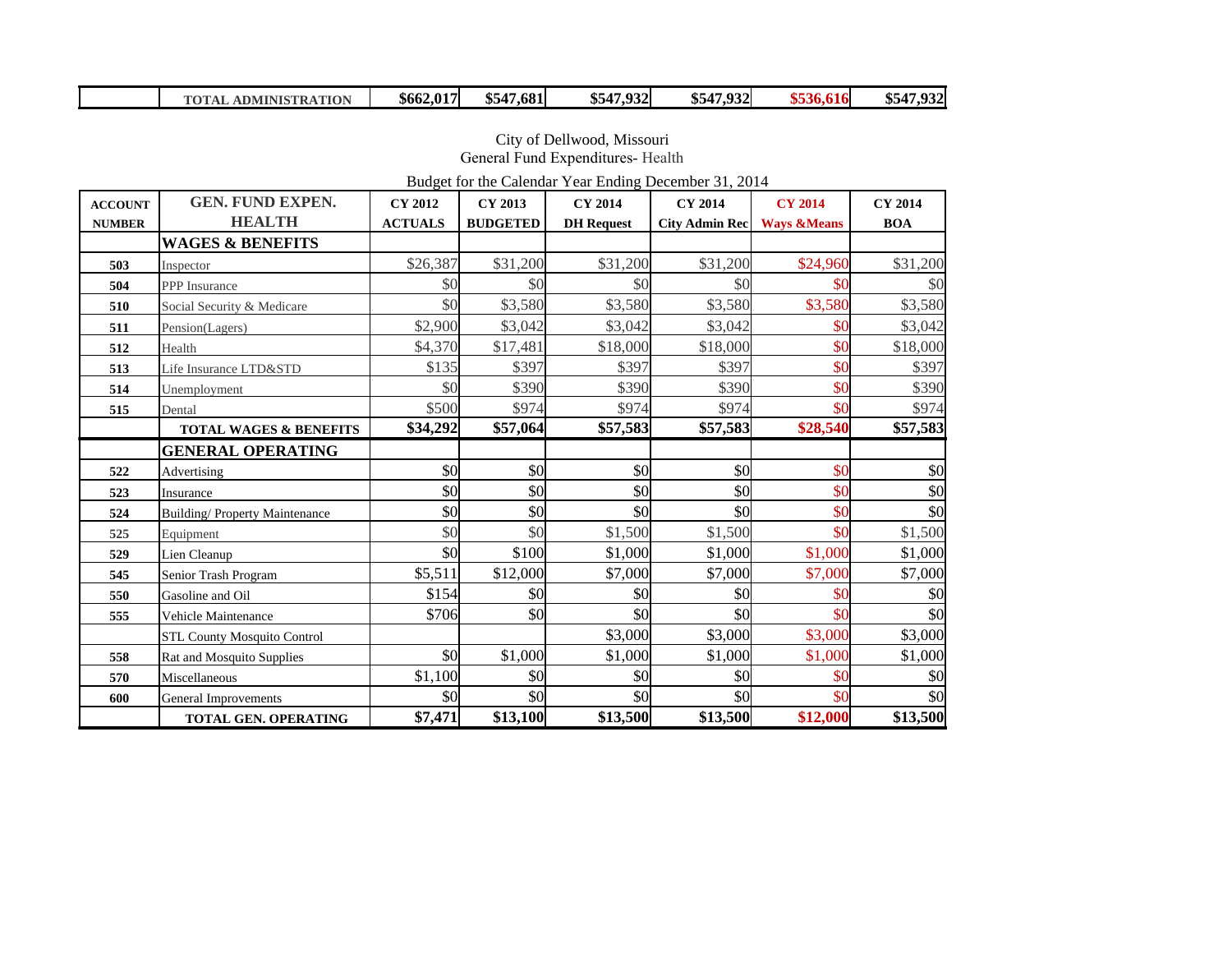| <b>TOTAL HEALTH</b> | \$41,763 | \$70,164 | \$71,083 | \$71,083 | 540<br>\$40,1 | 1,083<br>ФП1.<br>ו ה |
|---------------------|----------|----------|----------|----------|---------------|----------------------|

#### City of Dellwood, Missouri General Fund Expenditures- Public Relations

Budget for the Calendar Year Ending December 31, 2014

| <b>ACCOUNT</b> | <b>GEN. FUND EXPEN.</b>         | <b>CY 2012</b> | CY 2013         | <b>CY 2014</b>    | <b>CY 2014</b>        | <b>CY 2014</b>         | <b>CY 2014</b> |
|----------------|---------------------------------|----------------|-----------------|-------------------|-----------------------|------------------------|----------------|
| <b>NUMBER</b>  | <b>PUBLIC RELATION</b>          | <b>ACTUALS</b> | <b>BUDGETED</b> | <b>DH</b> Request | <b>City Admin Rec</b> | <b>Ways &amp;Means</b> | <b>BOA</b>     |
|                | <b>WAGES &amp; BENEFITS</b>     |                |                 |                   |                       |                        |                |
| 503            | Part-time Workers               | \$0            | \$0             | \$0               | \$0                   | \$0                    | \$0            |
| 510            | Social Security & Medicare      | \$0            | \$0             | \$0               | \$0                   | \$0                    | \$0            |
|                | <b>TOTAL WAGES AND BENEFITS</b> | \$0            | \$0             | \$0               | \$0                   | \$0                    | \$0            |
|                | <b>GENERAL OPERATING</b>        |                |                 |                   |                       |                        |                |
| 520            | Printing/Postage                | \$5,037        | \$3,200         | \$1,500           | \$1,500               | \$1,500                | \$1,500        |
| 522            | Painting Assistance Program     | \$0            | \$0             | \$0               | \$0                   | \$0                    | \$0            |
| 559            | Food                            | \$0            | \$0             | \$0               | \$0                   | \$0                    | \$0            |
| 565            | Christmas Fund                  | \$2,321        | \$0             | \$0               | \$0                   | \$0                    | \$0            |
| 566            | Newsletter                      | \$1,500        | \$5,000         | \$7,500           | \$7,500               | \$3,000                | \$7,500        |
| 580            | Senior Citizens (60+ club)      | \$1,306        | \$1,200         | \$1,500           | \$1,500               | \$0                    | \$1,500        |
|                | Civic Plus                      | \$0            | \$2,100         | \$4,000           | \$4,000               | \$2,500                | \$4,000        |
| 570            | Miscellaneous/Flowers           | \$1,049        | \$700           | \$1,000           | \$1,000               | \$0                    | \$1,000        |
| 601            | <b>Fishing Derby</b>            | \$300          | \$300           | \$0               | \$0                   | \$300                  | \$0            |
| 600            | <b>Community Meeting</b>        | \$0            | \$0             | \$1,500           | \$1,500               | \$1,000                | \$1,500        |
|                | <b>TOTAL GEN. OPERATING</b>     | \$11,513       | \$12,500        | \$17,000          | \$17,000              | \$8,300                | \$17,000       |
|                |                                 |                |                 |                   |                       |                        |                |
|                | TOTAL PUBLIC RELATIONS          | \$11,513       | \$12,500        | \$17,000          | \$17,000              | \$8,300                | \$17,000       |
|                |                                 |                |                 |                   |                       |                        |                |
|                |                                 |                |                 |                   |                       |                        |                |
|                |                                 |                |                 |                   |                       |                        |                |
|                |                                 |                |                 |                   |                       |                        |                |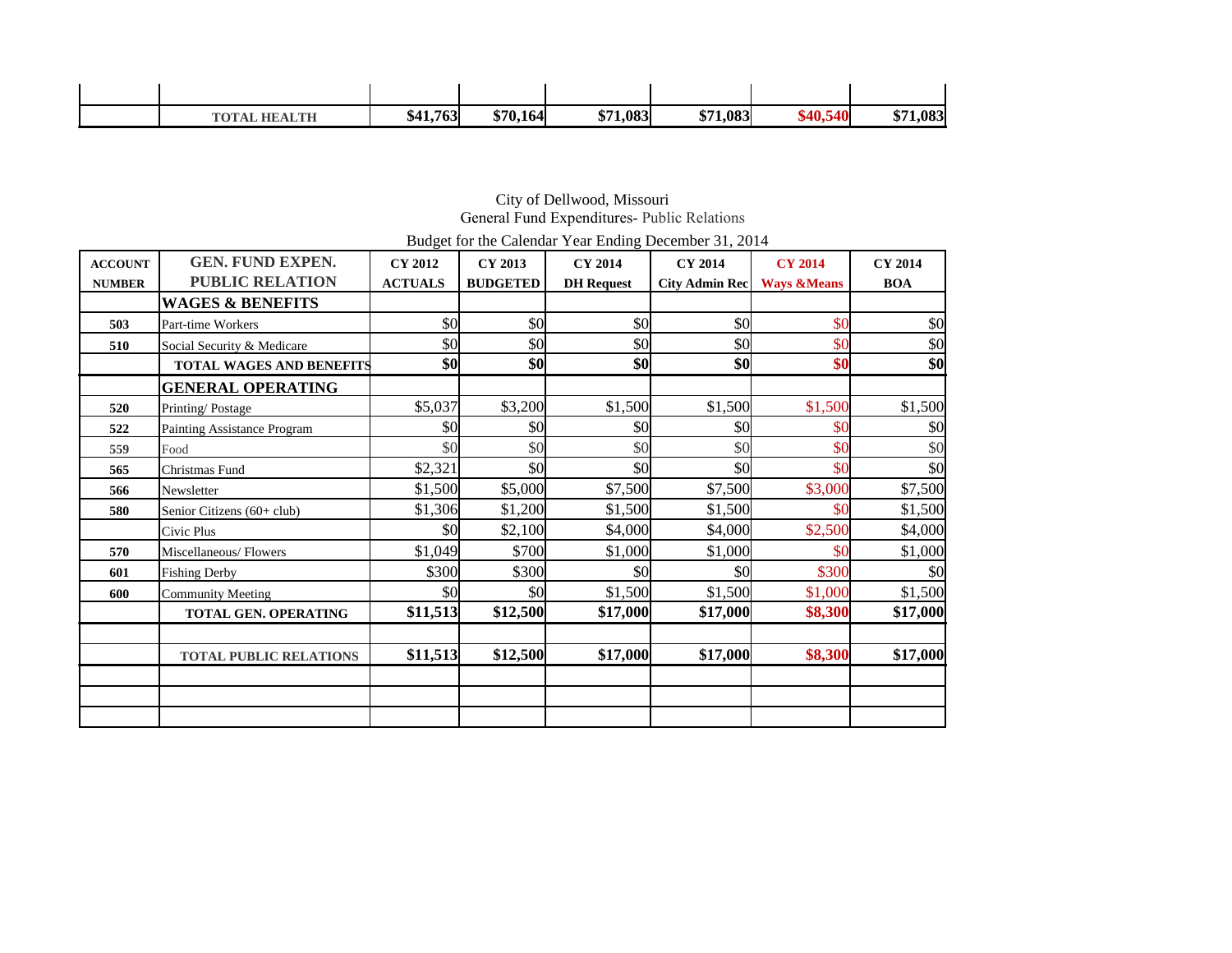#### City of Dellwood, Missouri General Fund Expenditures- Municipal Court

Budget for the Calendar Year Ending December 31, 2014

| <b>ACCOUNT</b> | <b>GEN. FUND EXPEN.</b>         | <b>CY 2012</b> | <b>CY 2013</b>  | <b>CY 2014</b>    | <b>CY 2014</b>        | <b>CY 2014</b>         | <b>CY 2014</b> |
|----------------|---------------------------------|----------------|-----------------|-------------------|-----------------------|------------------------|----------------|
| <b>NUMBER</b>  | <b>MUNICIPAL COURT</b>          | <b>ACTUALS</b> | <b>BUDGETED</b> | <b>DH</b> Request | <b>City Admin Rec</b> | <b>Ways &amp;Means</b> | <b>BOA</b>     |
|                | <b>WAGES AND BENEFITS</b>       |                |                 |                   |                       |                        |                |
| 503            | <b>Court Administrator</b>      | \$58,036       | \$66,768        | \$39,460          | \$39,460              | \$39,460               | \$39,460       |
|                | Court Clerk                     |                |                 | \$27,310          | \$27,310              | \$27,310               | \$27,310       |
| 504            | Part-time Judge&Prosec.         | \$15,300       | \$15,600        | \$15,600          | \$15,600              | \$15,600               | \$15,600       |
| 510            | Social Security & Medicare      | \$4,314        | \$5,708         | \$4,650           | \$4,650               | \$4,650                | \$4,650        |
| 511            | Health                          | \$17,517       | \$17,750        | \$26,000          | \$26,000              | \$26,000               | \$26,000       |
| 512            | Dental                          | \$2,675        | \$1,339         | \$1,380           | \$1,380               | \$1,380                | \$1,380        |
| 513            | Life                            | \$0            | \$0             | \$0               | \$0                   | \$0                    | \$0            |
| 514            | Life Insurance LTD&STD          | \$1,298        | \$850           | \$850             | \$850                 | \$850                  | \$850          |
| 515            | Unemployment                    | \$652          | \$835           | \$0               | \$0                   | \$0                    | \$0            |
|                | Section 457 Contribution        | \$600          |                 | \$600             | \$600                 | \$600                  | \$600          |
| 516            | Pension (Lagers)                | \$4,259        | \$4,340         | \$4,500           | \$4,500               | \$4,500                | \$4,500        |
|                | <b>TOTAL WAGES AND BENEFITS</b> | \$104,651      | \$113,190       | \$120,350         | \$120,350             | \$120,350              | \$120,350      |
|                | <b>GENERAL OPERATING</b>        |                |                 |                   |                       |                        |                |
| 520            | Printing/Postage                | \$3,027        | \$2,000         | \$1,500           | \$1,500               | \$1,500                | \$1,500        |
|                | <b>Copier Contract</b>          | \$0            | \$0             | \$1,430           | \$1,430               | \$1,430                | \$1,430        |
|                | <b>CVC</b>                      | \$0            | \$0             | \$14,000          | \$14,000              | \$14,000               | \$14,000       |
| 526            | Legal Fees                      | \$1,016        | \$2,000         | \$2,000           | \$2,000               | \$1,500                | \$2,000        |
| 540            | Dues and Memberships            | \$380          | \$300           | \$300             | \$300                 | \$300                  | \$300          |
|                | <b>Professional Fees</b>        | \$7,449        | \$1,800         | \$0               | \$0                   | \$0                    | \$0            |
| 541            | Meetings and Conventions        | \$1,133        | \$1,400         | \$1,400           | \$1,400               | \$1,400                | \$1,400        |
| 557            | <b>Materials and Supplies</b>   | \$4,623        | \$2,500         | \$3,500           | \$3,500               | \$2,500                | \$3,500        |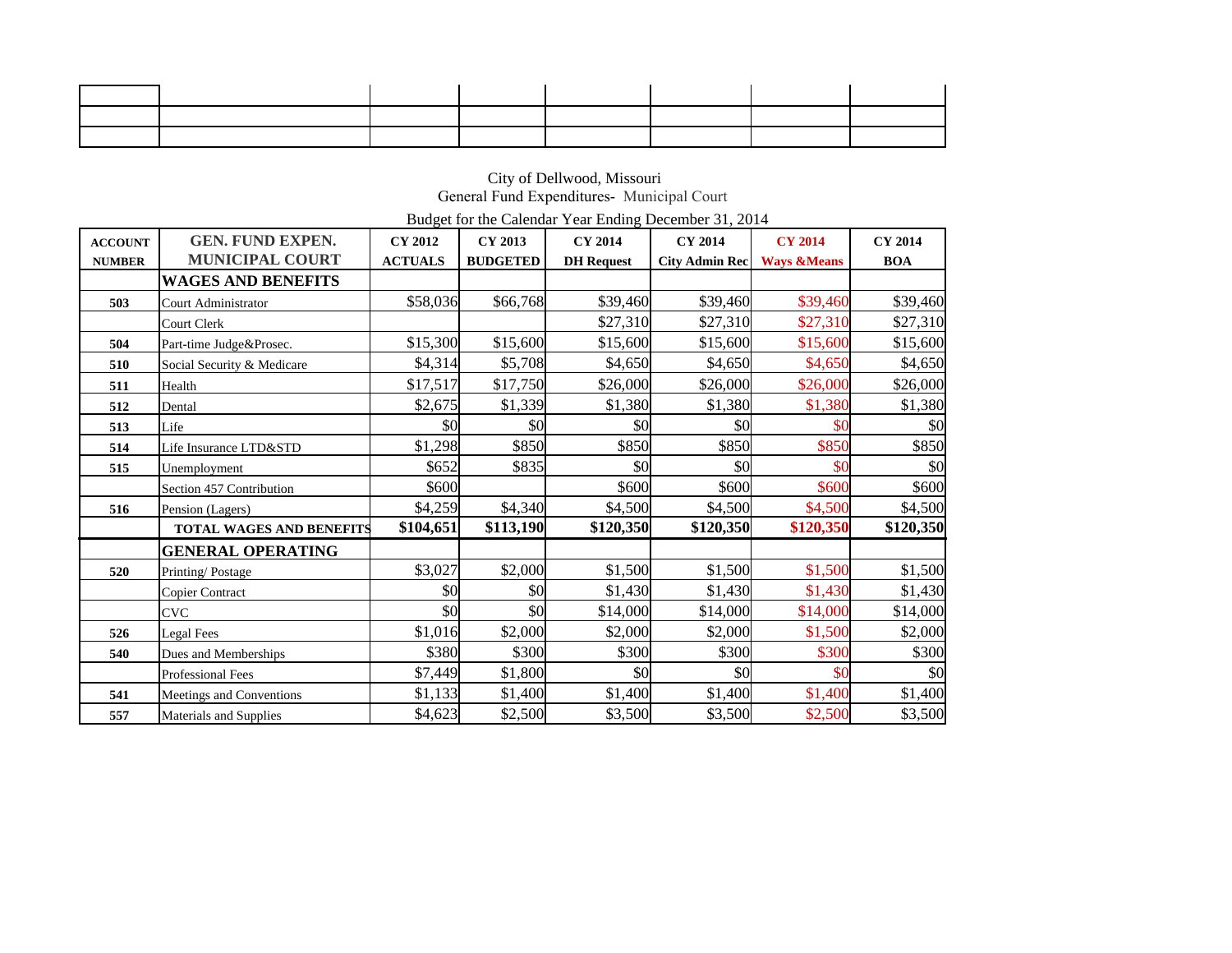|     | <b>POST</b>                  | \$829     | \$550     | \$2,400   | \$2,400   | \$2,400   | \$2,400   |
|-----|------------------------------|-----------|-----------|-----------|-----------|-----------|-----------|
| 600 | <b>REJIS</b>                 | \$0       | \$4,400   | \$4,400   | \$4,400   | \$4,400   | \$4,400   |
|     | <b>TOTAL GEN. OPERATING</b>  | \$18,457  | \$14,950  | \$30,930  | \$30,930  | \$29,430  | \$30,930  |
|     |                              |           |           |           |           |           |           |
|     | <b>TOTAL MUNICIPAL COURT</b> | \$123,108 | \$128,140 | \$151,280 | \$151,280 | \$148,780 | \$151,280 |

 City of Dellwood, Missouri General Fund Expenditures- Emergency Preparedness Budget for the Calendar Year Ending December 31, 2014

| <b>ACCOUNT</b> | GEN. FUND EXPEN.                  | <b>CY 2012</b> | CY 2013         | <b>CY 2014</b>    | <b>CY 2014</b>        | <b>CY 2014</b>         | <b>CY 2014</b>          |
|----------------|-----------------------------------|----------------|-----------------|-------------------|-----------------------|------------------------|-------------------------|
| <b>NUMBER</b>  | <b>EMER. PREPAREDNESS</b>         | <b>ACTUALS</b> | <b>BUDGETED</b> | <b>DH</b> Request | <b>City Admin Rec</b> | <b>Ways &amp;Means</b> | <b>BOA</b>              |
|                | <b>WAGES AND BENEFITS</b>         |                |                 |                   |                       |                        |                         |
| 503            | Emergency Preparedness Direc.     | \$1,492        | \$1,500         | \$1,500           | \$1,500               | \$1,500                | \$1,500                 |
| 510            | Social Security & Medicare        | \$86l          | \$115           | \$115             | \$115                 | \$1,150                | \$115                   |
|                | <b>TOTAL WAGES &amp; BENEFITS</b> | \$1,578        | \$1,615         | \$1,615           | \$1,615               | \$1,615                | \$1,615                 |
|                | <b>GENERAL OPERATING</b>          |                |                 |                   |                       |                        |                         |
| 520            | Printing/Postage                  | \$0            | \$0             | \$0               | \$0                   | \$0                    | $\vert \$\text{O}\vert$ |
| 525            | <b>Equipment Maintenance</b>      | \$0            | \$0             | \$0               | \$0                   | \$0                    | \$0                     |
| 530            | Telephone                         | \$0            | \$0             | \$0               | \$0                   | \$0                    | $\vert \$\text{O}\vert$ |
| 531            | Electric                          | \$0            | \$0             | \$0               | \$0                   | \$0                    | $\vert \$\text{O}\vert$ |
| 532            | Gas                               | \$0            | \$0             | \$0               | \$0                   | \$0                    | $\vert \$\text{O}\vert$ |
| 540            | Dues and Memberships              | \$0            | \$0             | \$0               | \$0                   | \$0                    | $\vert \$\text{O}\vert$ |
| 541            | Meetings and Conventions          | \$0            | \$0             | \$0               | \$0                   | \$0                    | \$0                     |
| 550            | Gasoline and Oil                  | \$0            | \$0             | \$0               | \$0                   | \$0                    | \$0                     |
| 570            | <b>Grant Writing</b>              | \$0            | \$3,000         | \$3,000           | \$3,000               | \$3,000                | \$3,000                 |
| 600            | General Improvements              | \$0            | \$0             | \$0               | \$0l                  | \$0                    | \$0                     |
|                | TOTAL GEN. OPERATING              | \$0            | \$3,000         | \$3,000           | \$3,000               | \$3,000                | \$3,000                 |
|                |                                   |                |                 |                   |                       |                        |                         |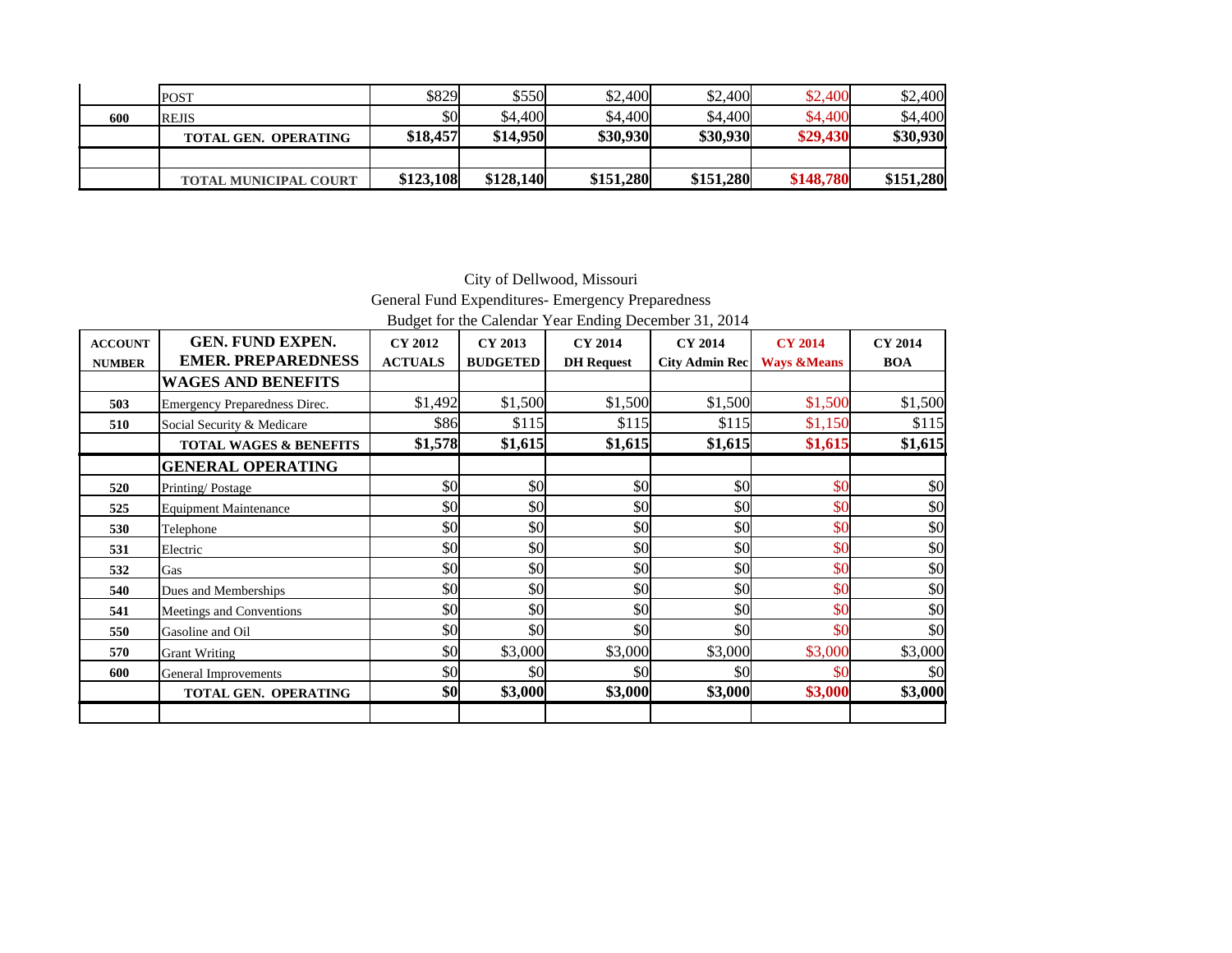| <b>TOTAL EMER, PREPAR.</b> | \$1,578 | \$4,615 | \$4,615 | \$4,615 | \$4,615 | \$4,615 |
|----------------------------|---------|---------|---------|---------|---------|---------|
|                            |         |         |         |         |         |         |
|                            |         |         |         |         |         |         |
|                            |         |         |         |         |         |         |
|                            |         |         |         |         |         |         |
|                            |         |         |         |         |         |         |
|                            |         |         |         |         |         |         |

City of Dellwood, Missouri General Fund Expenditures- Police Department Budget for the Calendar Year Ending December 31, 2014

| <b>ACCOUNT</b> | <b>GEN. FUND EXPEN.</b>           | <b>CY 2012</b> | CY 2013         | <b>CY 2014</b>    | <b>CY 2014</b>        | <b>CY 2014</b>         | <b>CY 2014</b> |
|----------------|-----------------------------------|----------------|-----------------|-------------------|-----------------------|------------------------|----------------|
| <b>NUMBER</b>  | POLICE DEPT.                      | <b>ACTUALS</b> | <b>BUDGETED</b> | <b>DH</b> Request | <b>City Admin Rec</b> | <b>Ways &amp;Means</b> | <b>BOA</b>     |
|                | <b>WAGES AND BENEFITS</b>         |                |                 |                   |                       |                        |                |
| 503            | <b>Dellwood Officers</b>          | \$150,339      | \$0             | \$0               | \$0                   | \$0                    | \$0            |
| 503            | <b>STL County Contract</b>        | \$798,536      | \$1,225,756     | \$1,225,756       | \$1,225,756           | \$1,225,756            | \$1,225,756    |
|                | Neighborhood Policing Officer     |                |                 | \$0               | \$0                   | \$0                    | \$0            |
| 503            | Police Clerk                      | \$0            | \$0             | \$0               | \$0                   | \$0                    | \$0            |
| 503            | Mechanic                          | \$0            | \$0             | \$0               | \$0                   | \$0                    | \$0            |
| 503            | Dental                            | \$0            | \$0             | \$0               | \$0                   | \$0                    | \$0            |
| 503            | <b>Grant Reimbursement</b>        | \$0            | \$0             | \$0               | \$0                   | \$0                    | \$0            |
| 504            | Section 457 Contribution          | \$2,715        | \$0             | \$0               | \$0                   | \$0                    | \$0            |
| 505            | <b>Workers Compensation</b>       | \$0            | \$0             | \$0               | \$0                   | \$0                    | \$0            |
| 506            | Health Insurance                  | \$55,396       | \$0             | \$0               | \$0                   | \$0                    | \$0            |
| 507            | Pension (Lagers)                  | \$11,642       | \$0             | \$0               | \$0                   | \$0                    | \$0            |
| 510            | Social Security and Medicare      | \$14,005       | \$0             | \$0               | \$0                   | \$0                    | \$0            |
| 511            | Unemployment                      | \$2,511        | \$0             | \$0               | \$0                   | \$0                    | \$0            |
| 519            | Life Insurance LTD&STD            | \$206          | \$0             | \$0               | \$0                   | \$0                    | \$0            |
|                | <b>TOTAL WAGES &amp; BENEFITS</b> | \$1,035,350    | \$1,225,756     | \$1,225,756       | \$1,225,756           | \$1,225,756            | \$1,225,756    |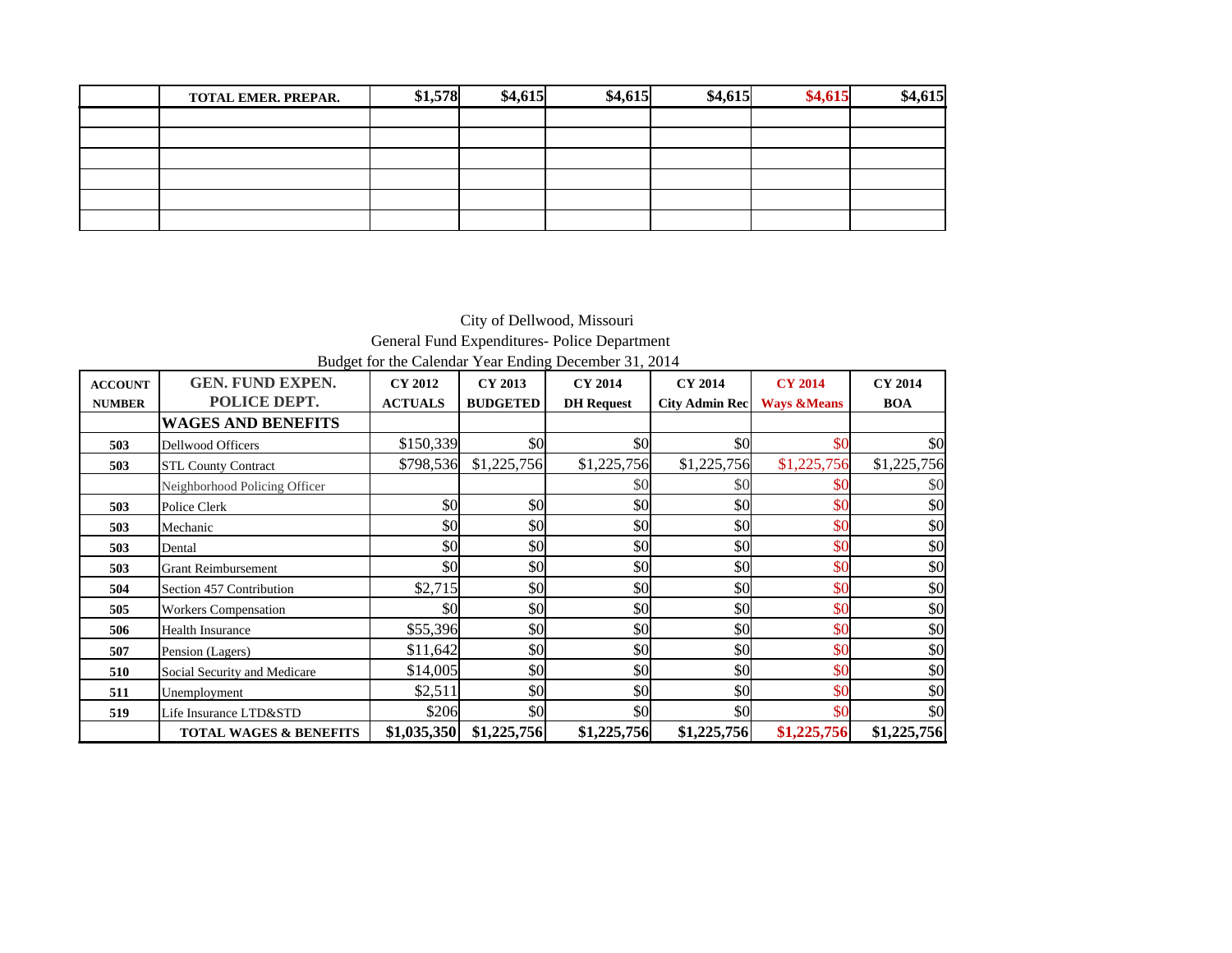|     | <b>GENERAL OPERATING</b>      |                   |     |     |     |     |     |
|-----|-------------------------------|-------------------|-----|-----|-----|-----|-----|
| 520 | Printing/Postage              | \$1,810           | \$0 | \$0 | \$0 |     | \$0 |
| 521 | Reserve Program               | \$0l              | \$0 | \$0 | \$0 |     | \$0 |
| 522 | Advertising                   | \$0l              | \$0 | \$0 | \$0 |     | \$0 |
| 523 | Insurance                     | \$0l              | \$0 | \$0 | \$0 |     | \$0 |
| 524 | Building/Properly Maintenance | QQ725<br>90. I 2J | \$0 | \$0 | \$0 | \$0 | \$0 |

### City of Dellwood, Missouri General Fund Expenditures- Police Department (cont.) Budget for the Calendar Year Ending December 31, 2014

| <b>ACCOUNT</b> | <b>GEN. FUND EXPEN.</b>      | <b>CY 2012</b> | CY 2013         | <b>CY 2014</b>    | <b>CY 2014</b>        | <b>CY 2014</b>         | <b>CY 2014</b> |
|----------------|------------------------------|----------------|-----------------|-------------------|-----------------------|------------------------|----------------|
| <b>NUMBER</b>  | POLICE DEPT.                 | <b>ACTUALS</b> | <b>BUDGETED</b> | <b>DH</b> Request | <b>City Admin Rec</b> | <b>Ways &amp;Means</b> | <b>BOA</b>     |
| 525            | <b>Equipment Maintenance</b> | \$212          | \$0             | \$0               | \$0                   | \$0                    | \$0            |
| 526            | Legal Fees                   | \$0            | \$0             | \$0               | \$0                   | \$0                    | \$0            |
| 530            | Telephone                    | \$1,246        | \$0             | \$0               | \$0                   | \$0                    | \$0            |
| 536            | <b>Computer Supplies</b>     | \$0            | \$0             | \$0               | \$0                   | \$0                    | \$0            |
| 552            | Radio Dispatching            | \$13,598       | \$0             | \$0               | \$0                   | \$0                    | \$0            |
| 557            | Office and Supplies/PR       | \$1,227        | \$0             | \$0               | \$0                   | \$0                    | \$0            |
| 559            | Confinement                  | \$18,470       | \$25,000        | \$30,000          | \$30,000              | \$35,000               | \$30,000       |
|                | Vehicle Maint                | \$4,275        |                 | \$0               | \$0                   | \$0                    | \$0            |
|                | Gas and oil                  | \$8,222        |                 | \$0               | \$0                   | \$0                    | \$0            |
| 578            | Photo Supplies               | \$0            | \$0             | \$0               | \$0                   | \$0                    | \$0            |
|                |                              |                |                 |                   |                       |                        |                |
|                | <b>TOTAL GEN. OPERATING</b>  | \$55,975       | \$25,000        | \$30,000          | \$30,000              | \$35,000               | \$30,000       |
|                |                              |                |                 |                   |                       |                        |                |
|                | TOTAL POLICE DEPART.         | \$1,091,325    | \$1,250,756     | \$1,255,756       | \$1,255,756           | \$1,260,756            | \$1,255,756    |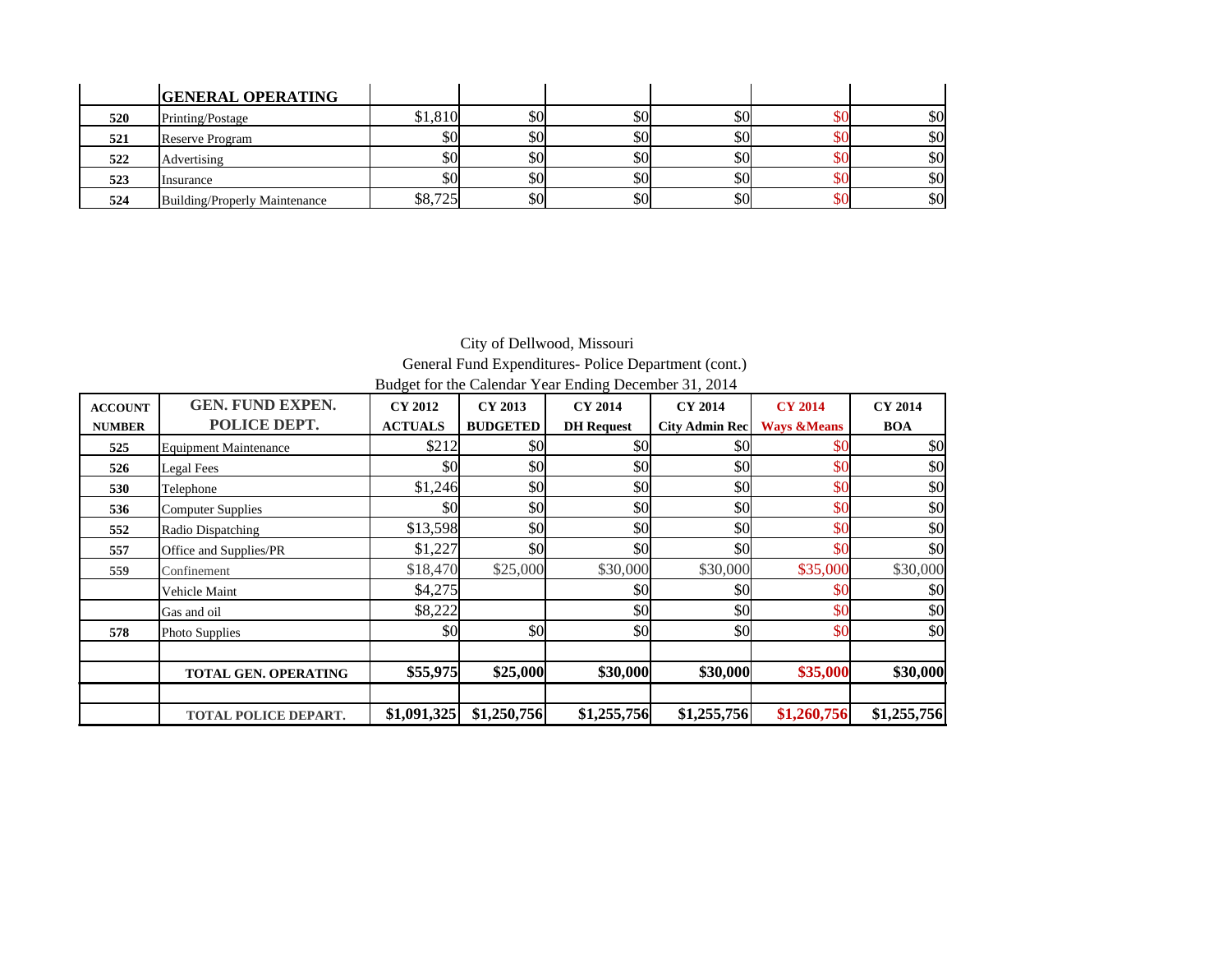### City of Dellwood, Missouri General Fund Expenditures- Public Works Budget for the Calendar Year Ending December 31, 2014

| <b>ACCOUNT</b> | <b>GEN. FUND EXPEN.</b><br><b>PUBLIC WORKS</b> | CY 2012        | CY 2013         | <b>CY 2014</b>    | <b>CY 2014</b>        | <b>CY 2014</b>         | <b>CY 2014</b> |
|----------------|------------------------------------------------|----------------|-----------------|-------------------|-----------------------|------------------------|----------------|
| <b>NUMBER</b>  |                                                | <b>ACTUALS</b> | <b>BUDGETED</b> | <b>DH</b> Request | <b>City Admin Rec</b> | <b>Ways &amp;Means</b> | <b>BOA</b>     |
|                | <b>WAGES AND BENEFITS</b>                      |                |                 |                   |                       |                        |                |
| 503            | Supervisor                                     | \$39,141       | \$39,728        | \$35,000          | \$35,000              | \$35,000               | \$35,000       |
| 503            | Laborer (Sam)                                  | \$29,261       | \$28,829        | \$16,754          | \$16,754              | \$16,754               | \$16,754       |
| 503            | Laborer (Bryan)                                | \$23,036       | \$25,709        | \$12,855          | \$12,855              | \$12,855               | \$12,855       |
| 503            | Part-time Laborers                             |                | \$6,000         | \$8,000           | \$8,000               | \$8,000                | \$8,000        |
| 503            | Overtime                                       |                | \$3,000         | \$1,500           | \$1,500               | \$1,500                | \$1,500        |
| 503            | Mechanic                                       | \$0            | \$0             | \$0               | \$0                   | \$0                    | \$0            |
| 503            | <b>Snow Plowers</b>                            |                | \$3,000         | \$3,000           | \$3,000               | \$0                    | \$3,000        |
| 504            | Section 457 Contribution                       | \$875          | \$1,200         | \$600             | \$600                 | \$600                  | \$600          |
| 505            | <b>Workers Compensation</b>                    | \$1,443        | \$0             | \$0               | \$0                   | \$0                    | \$0            |
| 506            | Health Insurance                               | \$13,560       | \$23,262        | \$10,482          | \$10,482              | \$10,482               | \$10,482       |
| 507            | Pension (Lagers)                               | \$10,254       | \$6,739         | \$2,750           | \$2,750               | \$2,750                | \$2,750        |
| 509            | <b>Clothing Allowance</b>                      | \$344          | \$750           | \$1,000           | \$1,000               | \$750                  | \$1,000        |
| 510            | Social Security and Medicare                   | \$7,085        | \$7,932         | \$3,300           | \$3,300               | \$3,300                | \$3,300        |
| 511            | Unemployment                                   | \$1,011        | \$1,378         | \$0               | \$0                   | \$0                    | \$0            |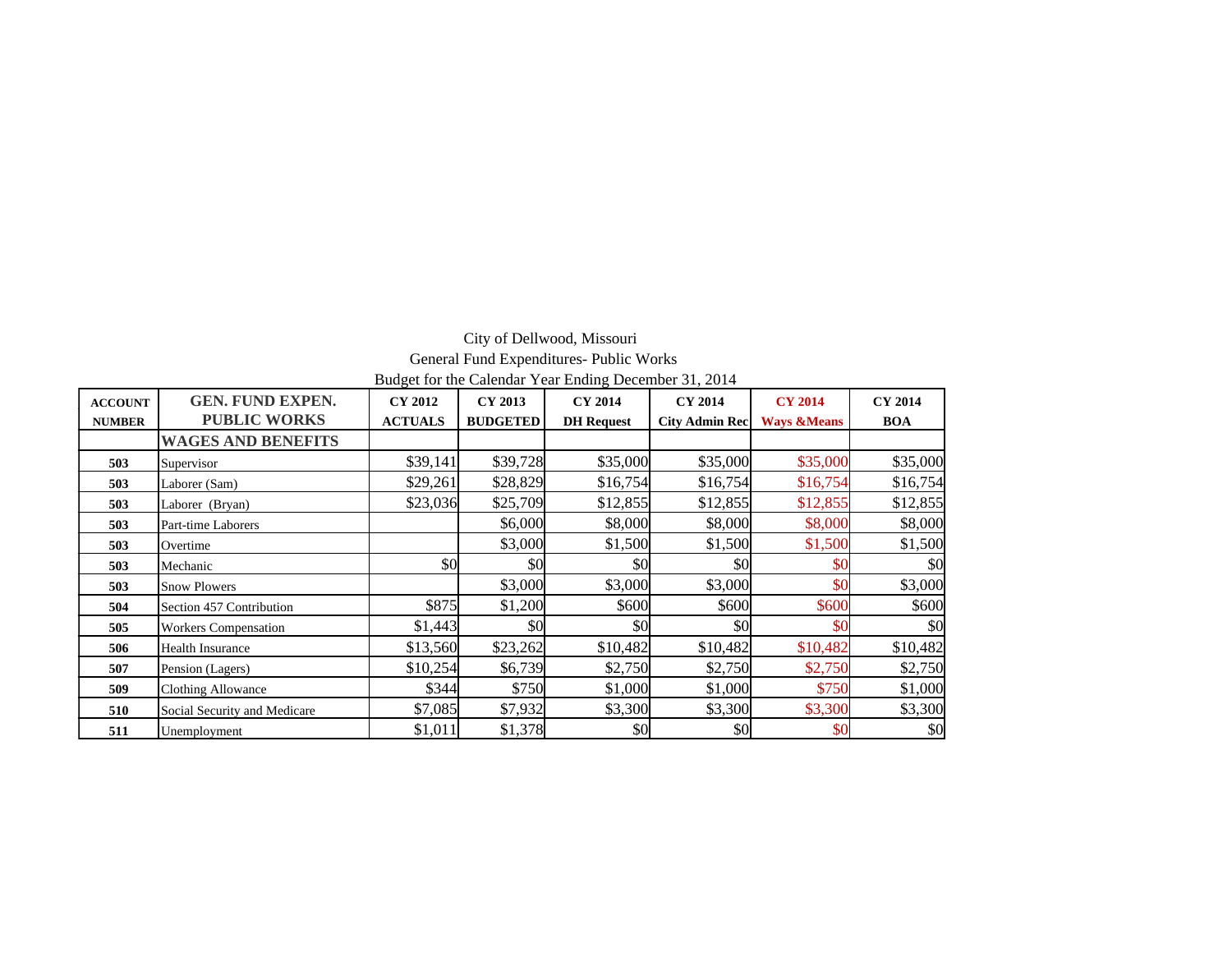| 519 | Life Insurance and LTD&STD           | \$969     | \$1,226   | \$615    | \$615    | \$615    | \$615                   |
|-----|--------------------------------------|-----------|-----------|----------|----------|----------|-------------------------|
| 520 | Dental                               | \$442]    | \$1,510   | \$785    | \$785    | \$785    | \$785                   |
|     | <b>TOTAL WAGES AND BENEFITS</b>      | \$127,421 | \$150,263 | \$96,641 | \$96,641 | \$93,391 | \$96,641                |
|     | <b>GENERAL OPERATING</b>             |           |           |          |          |          |                         |
| 521 | <b>Cleaning Supplies</b>             | \$185     | \$0       | \$0      | \$0      | \$0      | \$0                     |
| 522 | Advertising                          | \$0       | \$0       | \$0      | \$0      | \$0      | $\vert \$\text{O}\vert$ |
| 523 | Insurance                            | \$0       | \$0       | \$0      | \$0      | \$0      | \$0                     |
| 524 | <b>Building/Property Maintenance</b> | \$133     | \$2,000   | \$1,000  | \$1,000  | \$0      | \$1,000                 |
| 525 | <b>Equipment Maintenance</b>         | \$6.680   | \$2,000   | \$3,000  | \$3,000  | \$3,000  | \$3,000                 |
| 526 | Legal Fees                           | \$0       | \$0       | \$0      | \$0      | \$0      | \$0                     |
| 527 | <b>Engineering Fees</b>              | \$45,727  | \$2,000   | \$2,000  | \$2,000  | \$2,000  | \$2,000                 |

City of Dellwood, Missouri General Fund Expenditures- Public Works (Cont.)

Budget for the Calendar Year Ending December 31, 2014

| <b>ACCOUNT</b><br><b>NUMBER</b> | <b>GEN. FUND EXPEN.</b><br><b>PUBLIC WORKS</b> | <b>CY 2012</b><br><b>ACTUALS</b> | CY 2013<br><b>BUDGETED</b> | <b>CY 2014</b><br><b>DH</b> Request | <b>CY 2014</b><br><b>City Admin Rec</b> | <b>CY 2014</b><br><b>Ways &amp;Means</b> | <b>CY 2014</b><br><b>BOA</b> |
|---------------------------------|------------------------------------------------|----------------------------------|----------------------------|-------------------------------------|-----------------------------------------|------------------------------------------|------------------------------|
| 531                             | Electric                                       | \$54,757                         | \$54,000                   | \$54,000                            | \$54,000                                | \$54,000                                 | \$54,000                     |
| 550                             | Gasoline and Oil                               | \$7,822                          | \$8,500                    | \$10,000                            | \$10,000                                | \$8,500                                  | \$10,000                     |
| 551                             | Radio Maintenance                              | \$0                              | \$0                        | \$0                                 | \$0                                     | \$0                                      | \$0                          |
| 555                             | Vehicle Maintenance                            | \$4,044                          | \$5,000                    | \$6,000                             | \$6,000                                 | \$6,000                                  | \$6,000                      |
| 557                             | Materials and Supplies                         | \$734                            | \$1,500                    | \$2,000                             | \$2,000                                 | \$1,500                                  | \$2,000                      |
| 560                             | Salt                                           | \$3,712                          | \$5,000                    | \$8,000                             | \$8,000                                 | \$8,000                                  | \$8,000                      |
|                                 | Training                                       |                                  |                            | \$2,000                             | \$2,000                                 | \$2,000                                  | \$2,000                      |
| 561                             | Traffic and Street Signs                       | \$968                            | \$1,500                    | \$1,500                             | \$1,500                                 | \$1,500                                  | \$1,500                      |
| 562                             | Street/Sidewalk Maintenance                    | \$13,600                         | \$5,000                    | \$5,000                             | \$5,000                                 | \$5,000                                  | \$5,000                      |
| 570                             | Miscellaneous                                  | \$3,418                          | \$0                        | \$0                                 | \$0                                     | \$0                                      | \$0                          |
| 600                             | Equipment/Maintenance                          | \$115                            | \$0                        | \$0                                 | \$0                                     | \$0                                      | \$0                          |
| 600                             | Shop Tools                                     | \$1,068                          | \$1,000                    | \$1,000                             | \$1,000                                 | \$500                                    | \$1,000                      |
| 600                             | General Improvements                           | \$0                              | \$0                        | \$0                                 | \$0                                     | \$0                                      | \$0                          |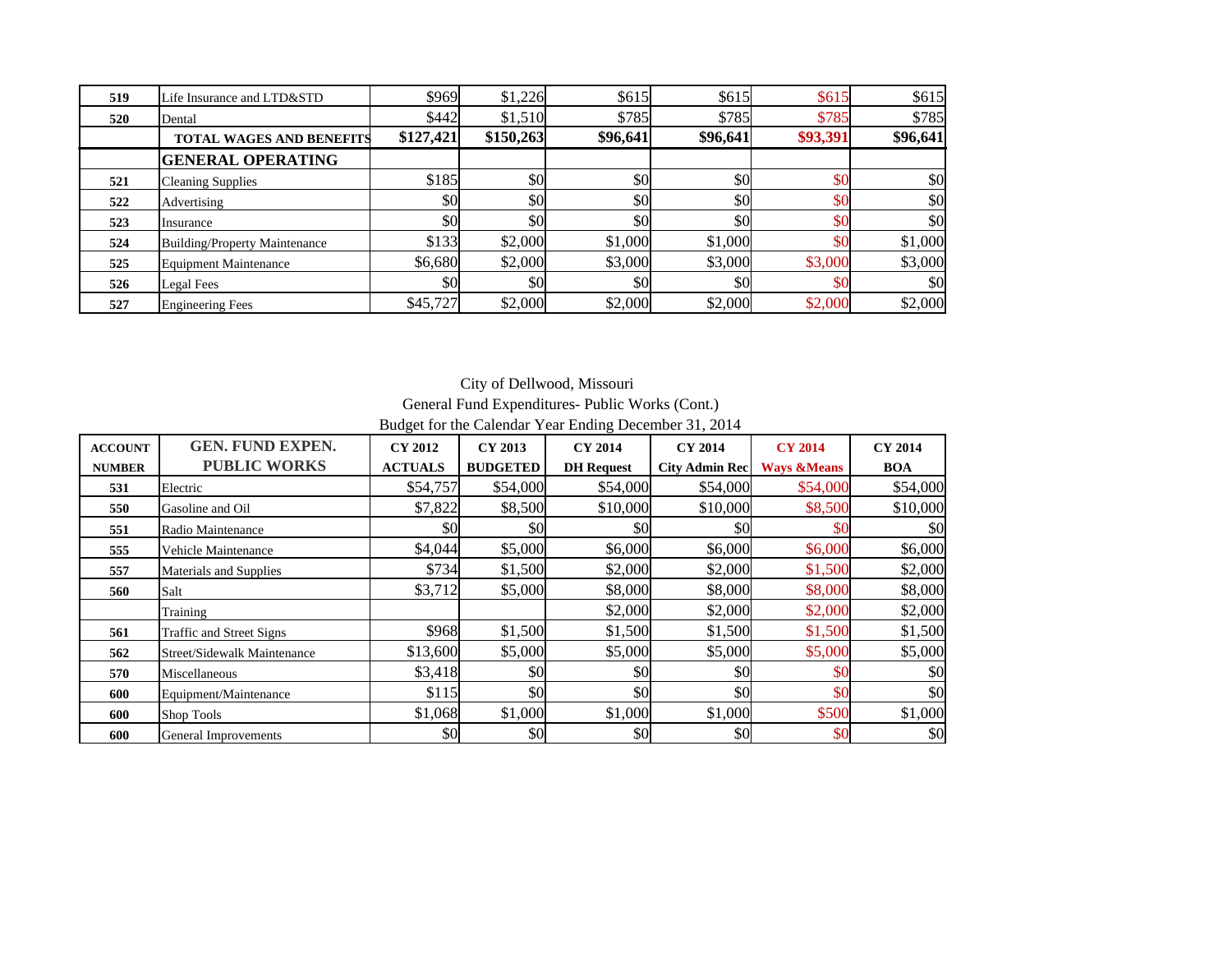| <b>TOTAL GENERAL OPERATING</b> | \$142,963   | \$87,500    | \$89,500    | \$89,500    | \$87,000    | \$89,500    |
|--------------------------------|-------------|-------------|-------------|-------------|-------------|-------------|
|                                |             |             |             |             |             |             |
| <b>TOTAL PUBLIC WORKS</b>      | \$270.384   | \$237,763   | \$186,141   | \$186,141   | \$180,391   | \$186,141   |
| <b>GENERAL FUND EXPEND.</b>    | \$2,201,688 | \$2,248,019 | \$2,233,807 | \$2,233,807 | \$2,179,998 | \$2,233,807 |
| <b>REVENUE</b>                 |             | \$2,272,550 | \$2,287,300 | \$2,287,300 | \$2,175,350 | \$2,287,300 |
| 1% RESERVE                     |             | \$22,725    | \$22,873    | \$22,873    | \$21,800    | \$22,873    |
| <b>REVENUE/EXPENDITURE +/-</b> |             | \$1,806     | \$30,620    | \$30,620    | $$-26,448$  | \$30,620    |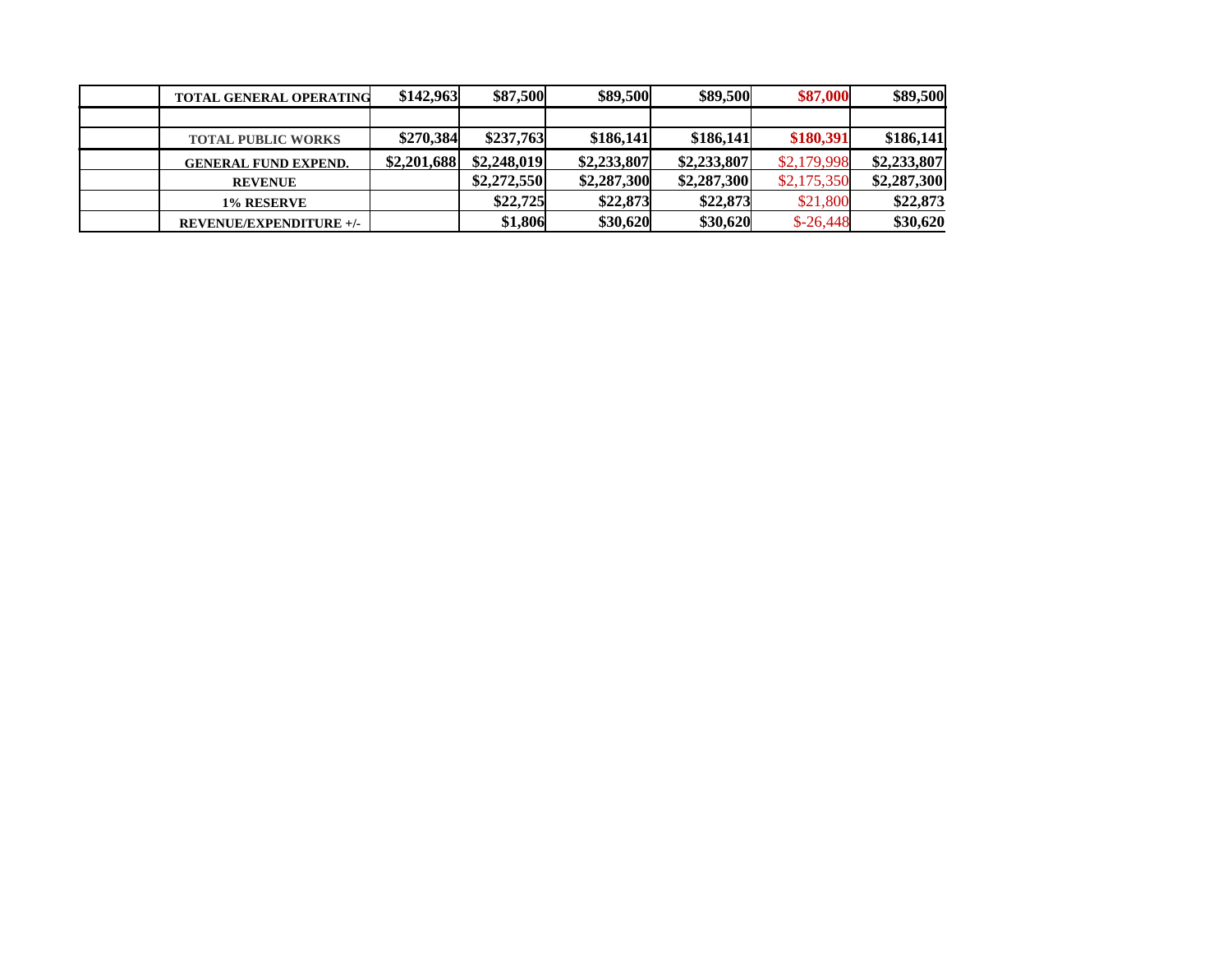Park and Stormwater Fund Revenues

Budget for the Calendar Year Ending December 31, 2014

| <b>ACCOUNT</b> | <b>PARK &amp; STORMWATER</b>     | <b>CY 2012</b> | <b>CY 2013</b>  | <b>CY 2014</b>     | <b>Ways &amp; Means</b> | <b>CY 2014</b>      | <b>CY 2014</b>           |
|----------------|----------------------------------|----------------|-----------------|--------------------|-------------------------|---------------------|--------------------------|
| <b>NUMBER</b>  | <b>REVENUES</b>                  | <b>ACTUAL</b>  | <b>Budgeted</b> | <b>PROJECTIONS</b> | <b>ADJUSTED</b>         | <b>BOA</b> Adjusted | <b>Budgeted Revenues</b> |
| 300            | Half-Cent Sales Tax              | \$120,000      | \$138,000       | \$138,000          | \$138,000               | \$138,000           | \$138,000                |
|                | <b>TOTAL SALES TAX</b>           | \$120,000      | \$138,000       | \$138,000          | \$138,000               | \$138,000           | \$138,000                |
| 400            | <b>POOL</b>                      |                |                 |                    |                         |                     |                          |
| 404            | Daily Admission                  | \$4,671        | \$5,000         | \$5,000            | \$5,000                 | \$5,000             | \$5,000                  |
| 405            | Pool Passes                      | \$4,120        | \$5,000         | \$3,500            | \$3,500                 | \$3,500             | \$3,500                  |
| 407            | Swim Team Registration           | \$2,335        | \$3,500         | \$2,000            | \$2,000                 | \$2,000             | \$2,000                  |
|                | <b>TOTAL POOL REVENUE</b>        | \$11,126       | \$13,500        | \$10,500           | \$10,500                | \$10,500            | \$10,500                 |
| 450            | <b>CONCESSION</b>                |                |                 |                    |                         |                     |                          |
| 451            | Food/Snacks                      | \$28,934       | \$55,000        | \$40,000           | \$35,000                | \$40,000            | \$40,000                 |
| 452            | Beer/Wine                        | \$26,522       | \$50,000        | \$40,000           | \$35,000                | \$40,000            | \$40,000                 |
|                | <b>TOTAL CON. REVENUE</b>        | \$55,456       | \$105,000       | \$80,000           | \$70,000                | \$80,000            | \$80,000                 |
| 460            | ARENA RENTAL                     |                |                 |                    |                         |                     |                          |
| 463            | Field Leagues/Rental             | \$74,861       | \$90,000        | \$80,000           | \$40,000                | \$80,000            | \$80,000                 |
| 464            | <b>MISCELLANEOUS</b>             | \$507          | \$5,000         | \$2,000            | \$0                     | \$2,000             | \$2,000                  |
|                | <b>TOTAL SOCCER REVENUE</b>      | \$75,368       | \$95,000        | \$82,000           | \$40,000                | \$82,000            | \$82,000                 |
| 470            | <b>MISCELLANEOUS</b>             |                |                 |                    |                         |                     |                          |
| 471            | Ground Rental/Park & Storm Sav   | \$61,582       | \$50,000        | \$60,000           | \$0                     | \$60,000            | \$60,000                 |
| 473            | <b>Room Rental</b>               | \$5,170        | \$7,500         | \$5,000            | \$5,000                 | \$5,000             | \$5,000                  |
| 474            | Day camp Registration            | \$20,371       | \$25,000        | \$22,000           | \$22,000                | \$22,000            | \$22,000                 |
| 472            | Video Games                      | \$1,462        | \$8,000         | \$5,000            | \$3,000                 | \$5,000             | \$5,000                  |
|                | <b>Fitness Room</b>              | \$0            | \$9,000         | \$0                | \$0                     | \$0                 | \$0                      |
| 475            | <b>Pavilion Rental</b>           | \$1,225        | \$5,000         | \$3,000            | \$2,500                 | \$3,000             | \$3,000                  |
| 476            | <b>Ball Field Rental</b>         | \$470          | \$2,000         | \$3,000            | \$2,000                 | \$3,000             | \$3,000                  |
|                | <b>TOTAL REC. REVENUE</b>        | \$90,280       | \$106,500       | \$98,000           | \$34,500                | \$98,000            | \$98,000                 |
|                |                                  |                |                 |                    |                         |                     |                          |
|                | <b>TOTAL PARK&amp;STORMWATER</b> | \$352,230      | \$458,000       | \$408,500          | \$293,000               | \$408,500           | \$408,500                |
|                |                                  |                |                 |                    |                         |                     |                          |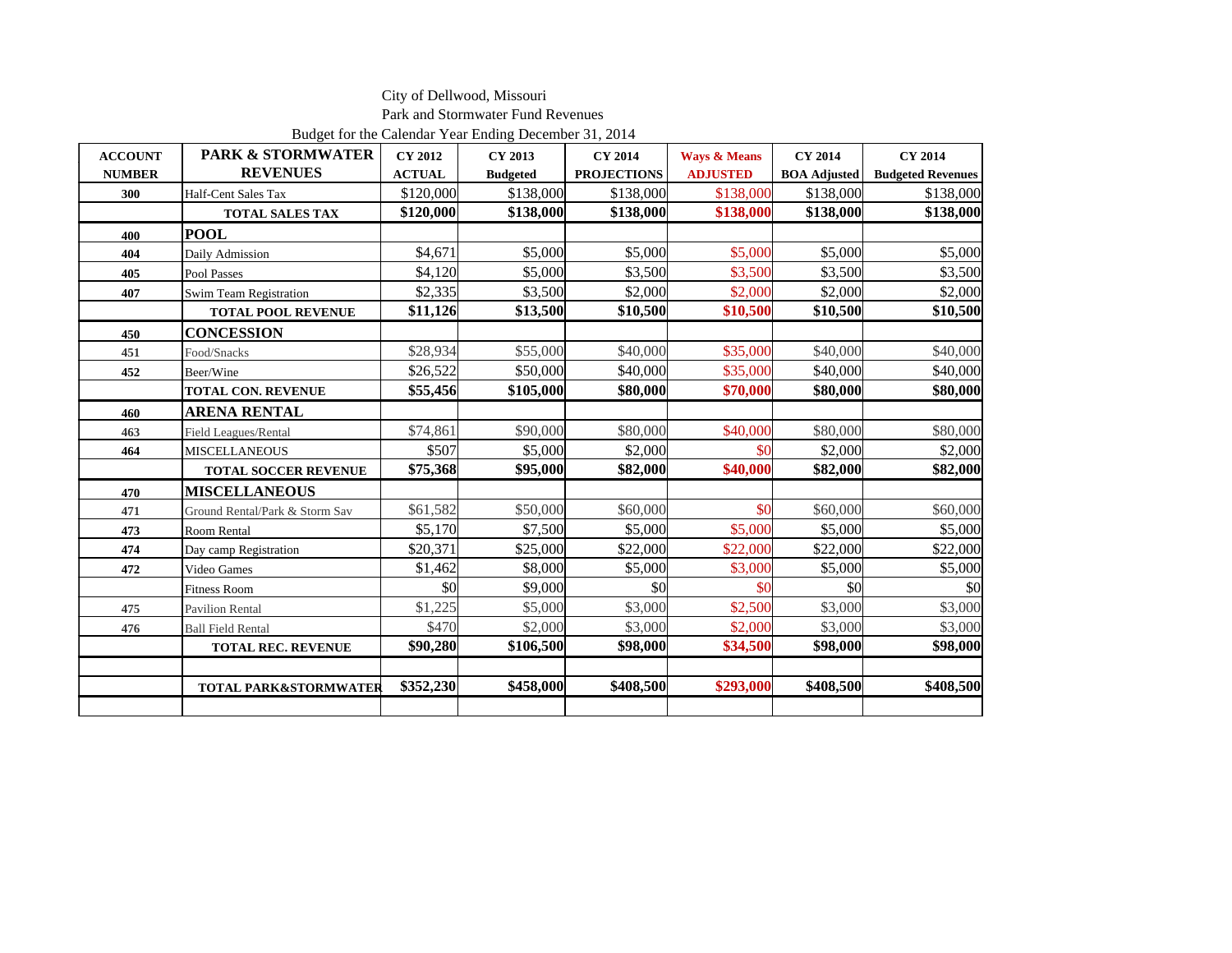### City of Dellwood, Missouri Park & Stormwater Expenditures- Park

|               | Budget for the Calendar Year Ending December 31, 2014 |                |                 |                   |                       |                        |                |                     |  |  |
|---------------|-------------------------------------------------------|----------------|-----------------|-------------------|-----------------------|------------------------|----------------|---------------------|--|--|
|               | <b>ACCOUNT PARK &amp; STORMWATER</b>                  | <b>CY 2012</b> | CY 2013         | <b>CY 2014</b>    | <b>CY 2014</b>        | <b>CY 2014</b>         | <b>CY 2014</b> | <b>BOA Approved</b> |  |  |
| <b>NUMBER</b> | <b>EXPENDITURE</b>                                    | <b>ACTUALS</b> | <b>BUDGETED</b> | <b>DH</b> Request | <b>City Admin Rec</b> | <b>Ways &amp;Means</b> | <b>BOA</b>     | <b>CY2013</b>       |  |  |
|               | <b>WAGES AND BENEFITS</b>                             |                |                 |                   |                       |                        |                |                     |  |  |
| 503           | Laborer/Salaries/Darryl                               | \$48,390       | \$25,709        | \$25,710          | \$25,710              | \$25,710               | \$25,710       | \$25,710            |  |  |
|               | Public Works Sam                                      |                | \$0             | \$16,754          | \$16,754              | \$16,754               | \$16,754       | \$16,754            |  |  |
|               | Public Works Bryan                                    |                | \$0             | \$12,855          | \$12,855              | \$12,855               | \$12,855       | \$12,855            |  |  |
| 503           | Day camp Staff                                        | \$21,485       | \$27,500        | \$20,000          | \$20,000              | \$20,000               | \$20,000       | \$20,000            |  |  |
| 507           | Pension                                               | \$701          | \$1.671         | \$4,372           | \$4,372               | \$4,372                | \$4,372        | \$4,372             |  |  |
| 506           | <b>Health Insurance</b>                               | \$10,120       | \$5,556         | \$16,802          | \$16,802              | \$16,802               | \$16,802       | \$16,802            |  |  |
| 509           | Life Insurance STD&LTD                                | \$180          | \$1,021         | \$975             | \$975                 | \$975                  | \$975          | \$975               |  |  |
| 511           | Dental                                                | \$380          | \$364           | \$1,160           | \$1,160               | \$1,160                | \$1,160        | \$1,160             |  |  |
| 512           | Unemployment                                          | \$502          | \$312           | \$0               | \$0                   | \$0                    | \$0            | \$0                 |  |  |
| 510           | Social Security & Medicare                            | \$3,411        | \$1,967         | \$5,500           | \$5,500               | \$5,500                | \$5,500        | \$5,500             |  |  |
|               | <b>TOTAL WAGES &amp; BENEFITS</b>                     | \$85,169       | \$64,100        | \$104,128         | \$104,128             | \$104,128              | \$104,128      | \$104,128           |  |  |
|               | <b>GENERAL OPERATING</b>                              |                |                 |                   |                       |                        |                |                     |  |  |
| 521           | <b>Cleaning Supplies</b>                              | \$1,980        | \$1,800         | \$900             | \$900                 | \$900                  | \$900          | \$900               |  |  |
| 523           | Ball Field Improv.                                    | \$7,246        | \$0             | \$1,500           | \$1,500               | \$1,300                | \$1,500        | \$1,500             |  |  |
| 524           | <b>Building/Property Maintenance</b>                  | \$1,938        | \$3,500         | \$2,000           | \$2,000               | \$2,000                | \$2,000        | \$2,000             |  |  |
| 525           | <b>Equipment Maintenance</b>                          | \$1,810        | \$2,500         | \$2,500           | \$2,500               | \$2,500                | \$2,500        | \$2,500             |  |  |
| 531           | Electric                                              | \$1,395        | \$1,600         | \$1,600           | \$1,600               | \$1,500                | \$1,600        | \$1,600             |  |  |
| 533           | Water/Sewer                                           | \$1,415        | \$1,800         | \$1,400           | \$1,400               | \$1,500                | \$1,400        | \$1,400             |  |  |
| 541           | Park Activities                                       | \$200          | \$5,000         | \$5,000           | \$5,000               | \$2,000                | \$5,000        | \$5,000             |  |  |
| 557           | Materials and Supplies                                | \$205          | \$1,000         | \$1,000           | \$1,000               | \$1,000                | \$1,000        | \$1,000             |  |  |
| 563           | Playground Equip. Maintenance                         | \$53           | \$2,000         | \$1,000           | \$1,000               | \$1,000                | \$1,000        | \$1,000             |  |  |
| 570           | <b>Community Activities</b>                           | \$6,870        | \$6,000         | \$6,000           | \$6,000               | \$5,000                | \$6,000        | \$6,000             |  |  |
| 570           | Youth Program                                         | \$4,832        | \$4,500         | \$4,500           | \$4,500               | \$4,500                | \$4,500        | \$4,500             |  |  |
| 601           | <b>Community Festival</b>                             | \$1,281        | \$5,000         | \$5,000           | \$5,000               | \$2,500                | \$5,000        | \$5,000             |  |  |
|               | <b>TOTAL GENERAL OPERATING</b>                        | \$29,225       | \$34,700        | \$32,400          | \$32,400              | \$25,700               | \$32,400       | \$32,400            |  |  |
|               | <b>TOTAL PARKS</b>                                    | \$93,759       | \$98,800        | \$136,528         | \$136,528             | \$129,828              | \$136,528      | \$136,528           |  |  |

City of Dellwood, Missouri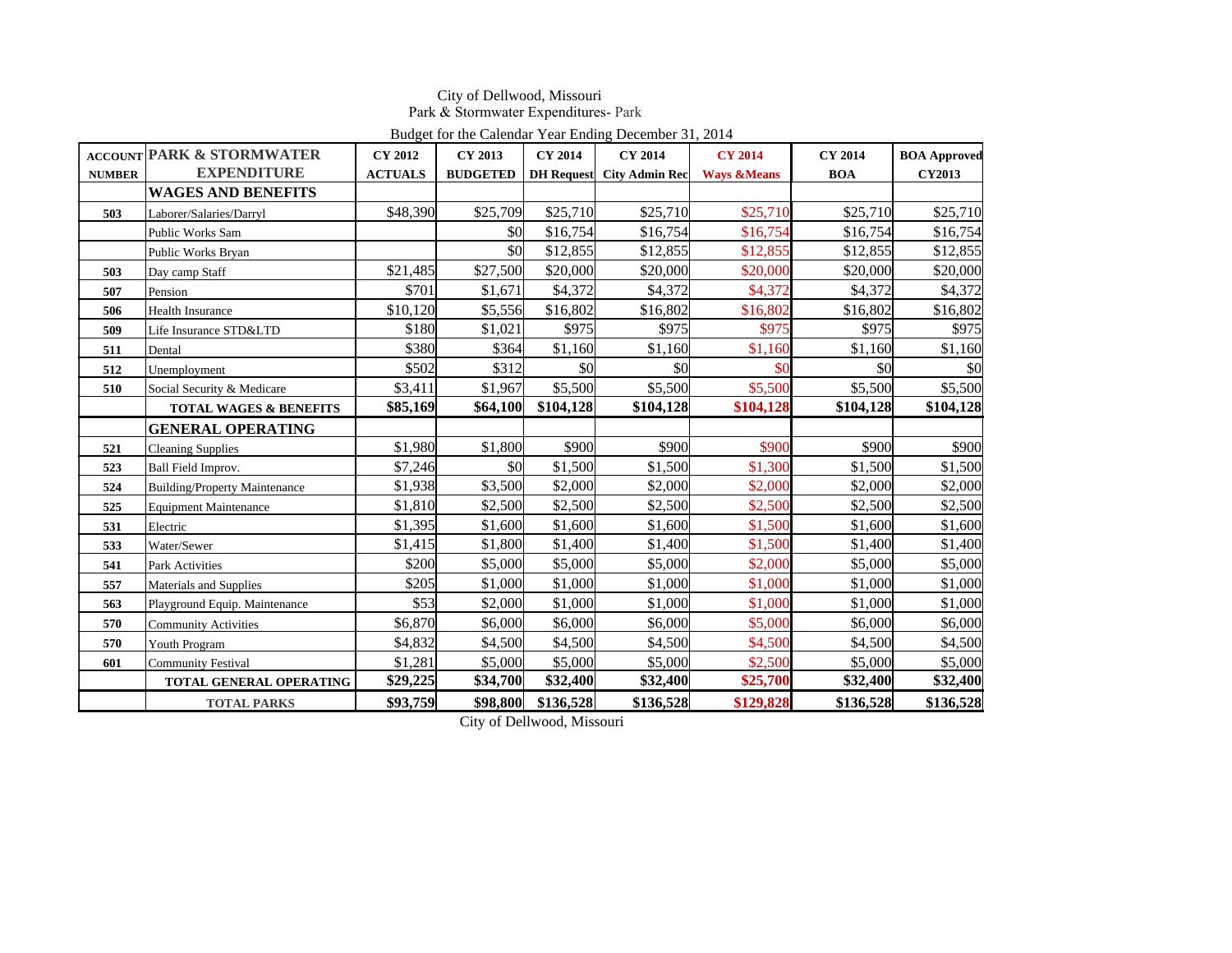|               | Budget for the Calendar Year Ending December 31, 2014 |                |                 |                   |                       |                        |                |                     |  |  |  |  |
|---------------|-------------------------------------------------------|----------------|-----------------|-------------------|-----------------------|------------------------|----------------|---------------------|--|--|--|--|
|               | <b>ACCOUNT PARK &amp; STORMWATER</b>                  | <b>CY 2012</b> | <b>CY 2013</b>  | <b>CY 2014</b>    | <b>CY 2014</b>        | <b>CY 2014</b>         | <b>CY 2014</b> | <b>BOA Approved</b> |  |  |  |  |
| <b>NUMBER</b> | <b>EXPENDITURE</b>                                    | <b>ACTUALS</b> | <b>BUDGETED</b> | <b>DH</b> Request | <b>City Admin Rec</b> | <b>Ways &amp;Means</b> | <b>BOA</b>     | <b>CY2013</b>       |  |  |  |  |
|               | <b>WAGES AND BENEFITS</b>                             |                |                 |                   |                       |                        |                |                     |  |  |  |  |
| 503           | <b>Recreation Coordinator</b>                         | \$38,425       | \$40,000        | \$40,000          | \$40,000              | \$40,000               | \$40,000       | \$40,000            |  |  |  |  |
| 503           | Director of Public Services-Salary                    | \$41,913       | \$42,400        | \$42,000          | \$42,000              | \$42,000               | \$42,000       | \$42,000            |  |  |  |  |
|               | Office Manager                                        | \$7,275        | \$18,200        | \$18,200          | \$18,200              | \$18,200               | \$18,200       | \$18,200            |  |  |  |  |
| 503           | Pool Part-time                                        | \$33,197       | \$35,000        | \$25,000          | \$25,000              | \$25,000               | \$25,000       | \$25,000            |  |  |  |  |
| 503           | <b>Concession Part-time</b>                           | \$46,688       | \$30,000        | \$30,000          | \$30,000              | \$30,000               | \$30,000       | \$30,000            |  |  |  |  |
| 503           | Soccer Part-time                                      | \$5,686        | \$10,000        | \$5,000           | \$5,000               | \$5,000                | \$5,000        | \$5,000             |  |  |  |  |
|               | <b>Fitness Room</b>                                   | \$0            | \$10,000        | \$5,000           | \$5,000               | \$10,000               | \$5,000        | \$5,000             |  |  |  |  |
| 520           | Dental                                                | \$338          | \$728           | \$749             | \$749                 | \$749                  | \$749          | \$749               |  |  |  |  |
| 504           | Section 457 Contribution                              | \$675          | \$600           | \$600             | \$600                 | \$600                  | \$600          | \$600               |  |  |  |  |
| 505           | Workers Compensation                                  | \$0            | \$1,067         | \$0               | \$0                   | \$0                    | \$0            | \$0                 |  |  |  |  |
| 506           | <b>Health Insurance</b>                               | \$6,935        | \$6,931         | \$17,336          | \$17,336              | \$1,444                | \$17,336       | \$17,336            |  |  |  |  |
| 507           | Pension (Lagers)                                      | \$6,741        | \$6,719         | \$5,312           | \$5,312               | \$5,312                | \$5,312        | \$5,312             |  |  |  |  |
| 510           | Social Security and Medicare                          | \$11,294       | \$7,908         | \$3,424           | \$3,424               | \$3,424                | \$3,424        | \$3,424             |  |  |  |  |
| 511           | Unemployment                                          | \$1,733        | \$1,292         | \$0               | \$0                   | \$0                    | \$0            | \$0                 |  |  |  |  |
| 519           | Life Insurance LTD&STD                                | \$704          | \$1,044         | \$972             | \$972                 | \$972                  | \$972          | \$972               |  |  |  |  |
|               | <b>TOTAL WAGES &amp; BENEFITS</b>                     | \$201,604      | \$211,889       | \$193,593         | \$193,593             | \$182,701              | \$193,593      | \$193,593           |  |  |  |  |
|               | <b>GENERAL OPERATING</b>                              |                |                 |                   |                       |                        |                |                     |  |  |  |  |
| 520           | Printing/Postage                                      | \$959          | \$900           | \$500             | \$500                 | \$500                  | \$500          | \$500               |  |  |  |  |
| 521           | <b>Cleaning Supplies</b>                              | \$2,727        | \$3,000         | \$3,000           | \$3,000               | \$3,000                | \$3,000        | \$3,000             |  |  |  |  |
| 523           | Advertising                                           | \$2,464        | \$5,000         | \$2,500           | \$2,500               | \$2,500                | \$2,500        | \$2,500             |  |  |  |  |
| 523           | Insurance                                             | \$0            | \$0             | \$0               | \$0                   | \$0                    | \$0            | \$0                 |  |  |  |  |
| 524           | Bldg/prop Maint.-pool                                 | \$2,390        | \$1,000         | \$0               | \$0                   | \$0                    | \$0            | \$0                 |  |  |  |  |
| 524           | Bldg/propMaint.-soccer                                | \$3,106        | \$1,000         | \$0               | \$0                   | \$0                    | \$0            | \$0                 |  |  |  |  |
| 524           | Bldg/prop Maint.-concession                           | \$4,311        | \$1,000         | \$0               | \$0                   | \$0                    | \$0            | \$0                 |  |  |  |  |
| 525           | Equipment Maint.-pool                                 | \$4,972        | \$1,000         | \$0               | \$0                   | \$0                    | \$0            | \$0                 |  |  |  |  |
| 525           | <b>Equipment Maint.-soccer</b>                        | \$2,436        | \$1,000         | \$0               | $\frac{1}{20}$        | \$0                    | \$0            | \$0                 |  |  |  |  |

Park & Stormwater Expenditures- Recreation Center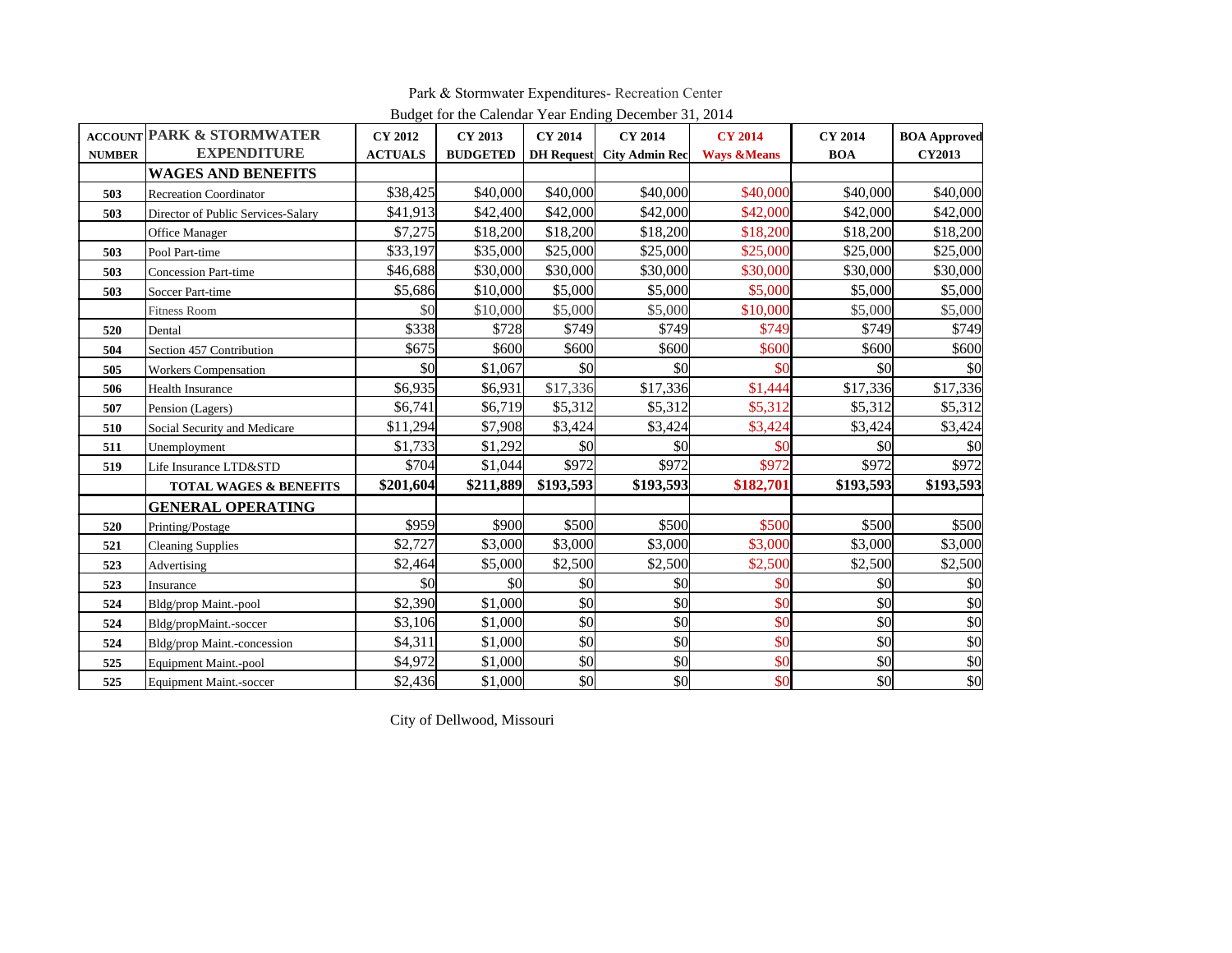Park & Stormwater Expenditures- Recreation Center (Cont.)

|               | <b>ACCOUNT PARK &amp; STORMWATER</b> | <b>CY 2012</b> | Budget for the Carendar Tear Ending December 91, 2014<br><b>CY 2013</b> | <b>CY 2014</b> | <b>CY 2014</b>                   | <b>CY 2014</b>         | <b>CY 2014</b> | <b>BOA Approved</b> |
|---------------|--------------------------------------|----------------|-------------------------------------------------------------------------|----------------|----------------------------------|------------------------|----------------|---------------------|
| <b>NUMBER</b> | <b>EXPENDITURE</b>                   | <b>ACTUALS</b> | <b>BUDGETED</b>                                                         |                | <b>DH Request</b> City Admin Rec | <b>Ways &amp;Means</b> | <b>BOA</b>     | <b>CY2013</b>       |
| 525           | <b>Equipment Maint.-Concession</b>   | \$1,790        | \$1,000                                                                 | \$1,000        | \$1,000                          | \$1,000                | \$1,000        | \$1,000             |
| 527           | <b>Swim Team Expenses</b>            | \$1,366        | \$600                                                                   | \$600          | \$600                            | \$600                  | \$600          | \$600               |
| 530           | Telephone                            | \$2,200        | \$2,500                                                                 | \$2,500        | \$2,500                          | \$2,500                | \$2,500        | \$2,500             |
| 531           | Electric                             | \$28,000       | \$30,000                                                                | \$30,000       | \$30,000                         | \$30,000               | \$30,000       | \$30,000            |
| 532           | Gas                                  | \$6,223        | \$7,000                                                                 | \$9,000        | \$9,000                          | \$9,000                | \$9,000        | \$9,000             |
| 533           | Water/Sewer                          | \$12,763       | \$3,500                                                                 | \$6,000        | \$6,000                          | \$6,000                | \$6,000        | \$6,000             |
| 540           | Dues and Memberships                 | \$0            | \$250                                                                   | \$250          | \$250                            | \$250                  | \$250          | \$250               |
| 541           | Meetings and Conventions             | \$744          | \$1,500                                                                 | \$1,500        | \$1,500                          | \$1,500                | \$1,500        | \$1,500             |
| 550           | Gasoline and Oil                     | \$0            | \$0                                                                     | \$0            | \$0                              | \$0                    | \$0            | \$0                 |
| 557           | Materials and Supplies               | \$4,100        | \$4,000                                                                 | \$2,500        | \$2,500                          | \$2,500                | \$2,500        | \$2,500             |
| 568           | Training                             | \$731          | \$600                                                                   | \$250          | \$250                            | \$500                  | \$250          | \$250               |
| 570           | Miscellaneous                        | \$2,340        | \$100                                                                   | \$0            | \$0                              | \$0                    | \$0            | \$0                 |
| 576           | Pool Chemicals                       | \$6,562        | \$5,000                                                                 | \$5,000        | \$5,000                          | \$5,000                | \$5,000        | \$5,000             |
| 578           | <b>Lamination Supplies</b>           | \$173          | \$200                                                                   | \$0            | \$0                              | \$0                    | \$0            | \$0                 |
| 571           | Uniforms                             | \$1,151        | \$1,000                                                                 | \$1,000        | \$1,000                          | \$500                  | \$1,000        | \$1,000             |
| 588           | Merchandise For Sale                 | \$18,474       | \$38,000                                                                | \$25,000       | \$25,000                         | \$20,000               | \$25,000       | \$25,000            |
| 589           | Beer and Wine For Sale               | \$10,355       | \$15,000                                                                | \$12,500       | \$12,500                         | \$10,000               | \$12,500       | \$12,500            |
| 590           | Referees/Timekeepers                 | \$10,576       | \$15,000                                                                | \$2,500        | \$2,500                          | \$2,500                | \$2,500        | \$2,500             |
| 600           | General Improvements-Pool            | \$0            | \$0                                                                     | \$0            | \$0                              | \$0                    | \$0            | \$0                 |
| 600           | General Improvements-Soccer          | \$0            | \$0                                                                     | \$0            | \$0                              | \$0                    | \$0            | \$0                 |
| 600           | General Improvements-Concession      | \$0            | \$0                                                                     | \$0            | \$0                              | \$0                    | \$0            | \$0                 |
| 601           | Internet/Cable                       | \$1,305        | \$1,400                                                                 | \$1,450        | \$1,450                          | \$1,500                | \$1,450        | \$1,450             |
|               | TOTAL GENERAL OPERATING              | \$132,218      | \$140,550                                                               | \$107,050      | \$107,050                        | \$99,350               | \$107,050      | \$107,050           |
|               | <b>TOTAL RECREATION CENTER</b>       | \$333,822      | \$352,439                                                               | \$301,143      | \$301,143                        | \$282,051              | \$301,143      | \$301,143           |
|               | <b>TOTAL Park &amp; Stormwater</b>   | \$427,581      | \$451,239                                                               | \$437,671      | \$437,671                        | \$411,879              | \$437,671      | \$437,671           |
|               | Revenue/Expenditure +/-              | $$-75,351$     | \$98,800                                                                | $$-33,256$     | $$-33,256$                       | $$-121,809$            | $$-33,256$     | $$-33,256$          |

Budget for the Calendar Year Ending December 31, 2014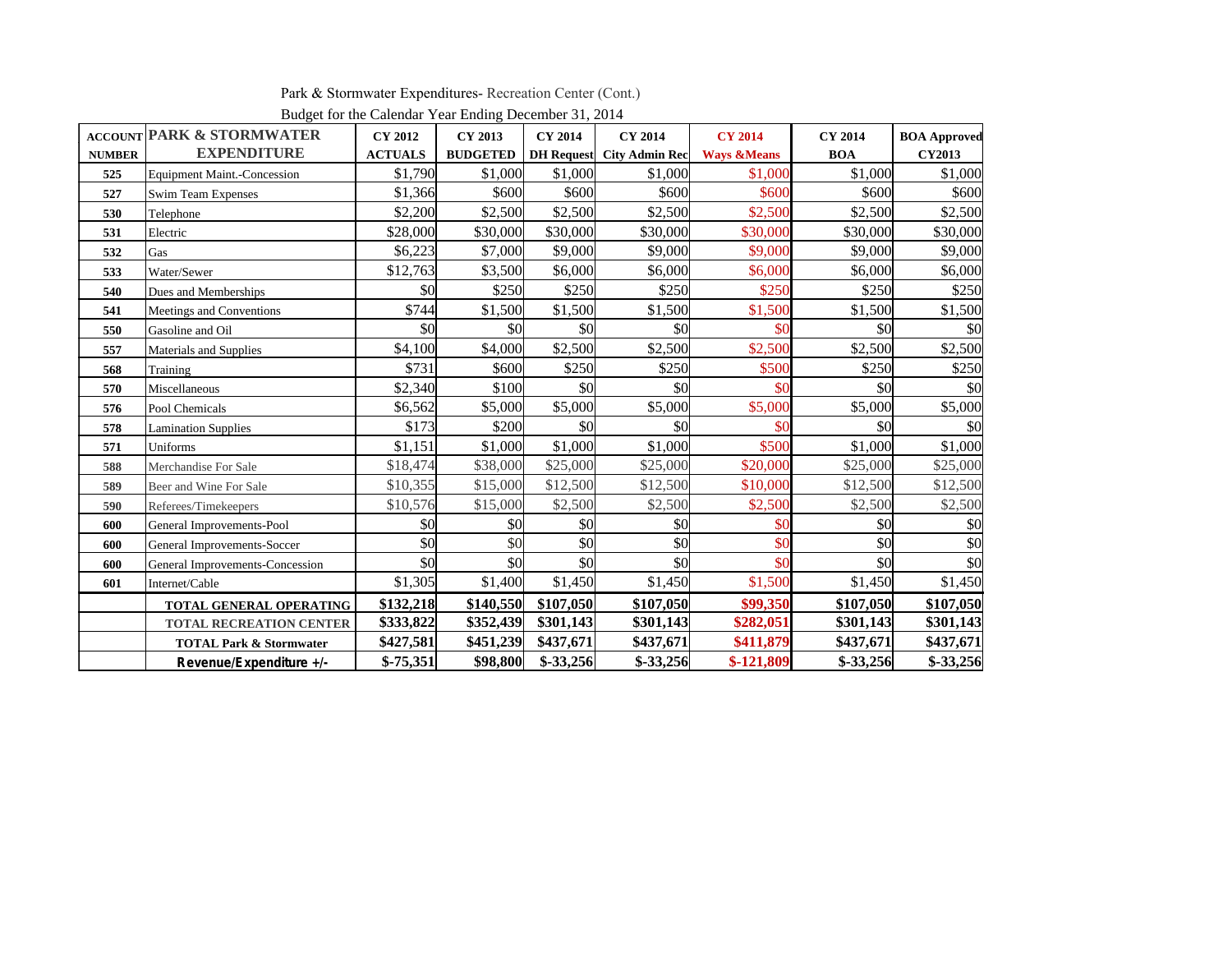# City Administrator Recommended Capital Improvement Budget

#### **City of Dellwood, Missouri**

### **Summary by Department**

 **Capital Improvement**

|                                        | 2013    | 2014     | 2015     | 2016    | 2017 | <b>TOTALS</b>         |
|----------------------------------------|---------|----------|----------|---------|------|-----------------------|
| <b>ADMINISTRATION/CITY HALL</b>        |         |          |          |         |      |                       |
| New Furniture in Mayor's Office        |         | \$0      | \$1,000  | \$1,000 |      | \$2,000               |
| New Furniture for City Admin. Office   |         | \$0      | \$1,000  | \$1,000 |      | \$2,000               |
| New Equipment for Kitchen at City Hall |         | \$0      |          |         |      | \$0                   |
| Software upgrades                      | \$5,000 | \$1,000  | \$500    | \$500   |      | \$7,000               |
| Replacement of Work Stations at CH (4) |         | \$6,000  |          |         |      | \$6,000               |
| Replace Chairs in BOA Chamber (30)     |         | \$0      |          |         |      | \$0                   |
| Replace Partition in BOA Chamber       |         | \$0      |          |         |      | \$0                   |
| Replace City Vehicles (2)              |         | \$0      | \$40,000 |         |      | \$40,000              |
| City Bus                               |         | \$70,000 |          |         |      | \$70,000              |
|                                        |         |          |          |         |      |                       |
|                                        |         |          |          |         |      |                       |
|                                        |         |          |          |         |      |                       |
| <b>ADMINISTRATION/CITY HALL</b>        | \$5,000 | \$77,000 | \$42,500 | \$2,500 | \$0  |                       |
|                                        |         |          |          |         |      | \$127,000             |
| <b>MUNICIPAL COURT</b>                 |         |          |          |         |      |                       |
| Safe                                   |         |          |          |         |      |                       |
| Filling System Upgrades                | \$5,000 |          |          |         |      |                       |
| Remodeling                             |         |          |          |         |      | \$0<br>\$5,000<br>\$0 |
| Office Furniture for Clerks            |         | \$2,000  |          |         |      | \$2,000               |
| <b>MUNICIPAL COURT</b>                 | \$5,000 | \$2,000  |          |         |      |                       |
|                                        |         |          |          |         |      |                       |
|                                        |         |          |          |         |      |                       |
|                                        |         |          |          |         |      | \$7,000               |
|                                        |         |          |          |         |      |                       |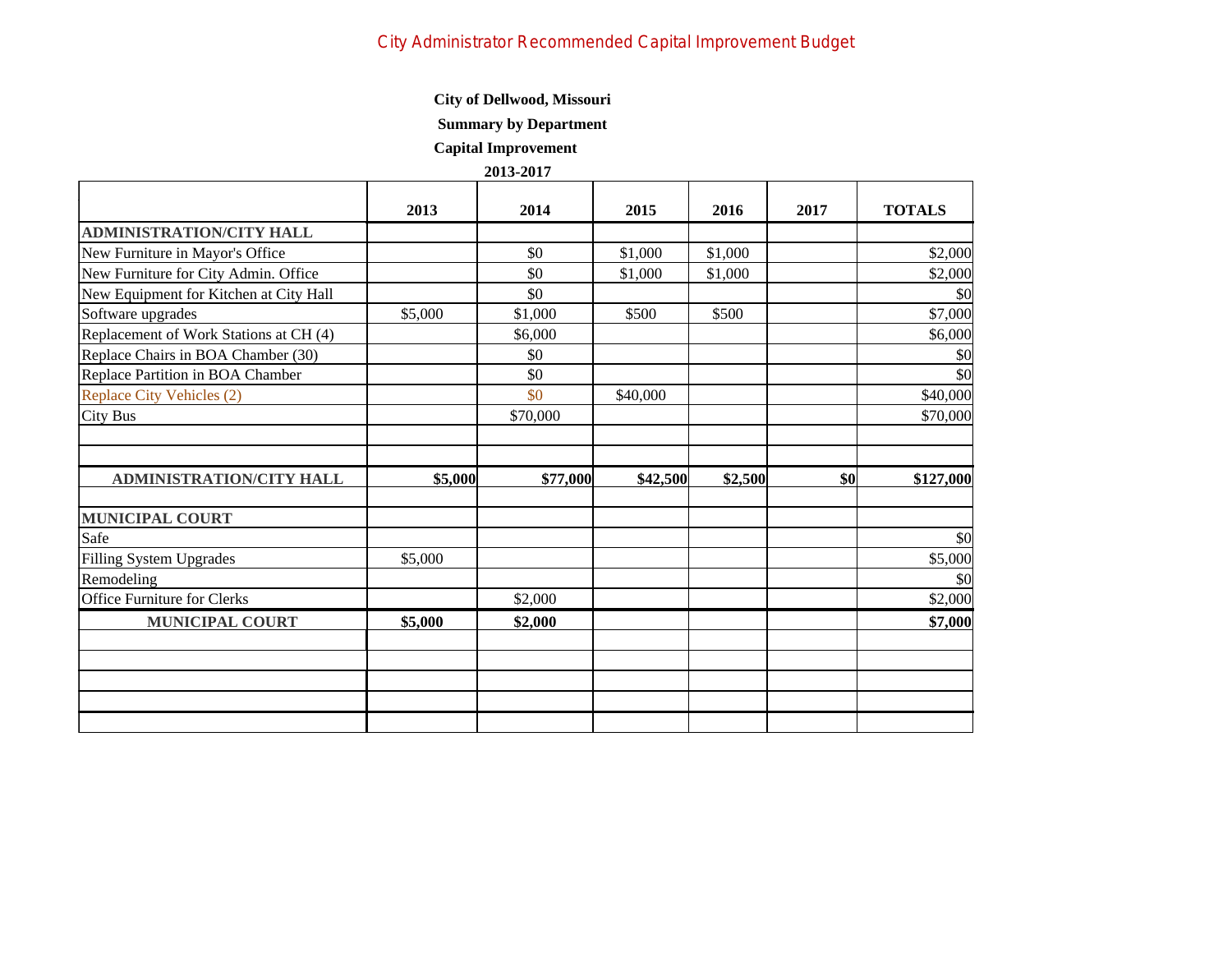# City Administrator Recommended Capital Improvement Budget

# **Summar City of Dellwood, Missouri**

 **Summary by Department**

 **Capital Improvement**

|                                    | 2013<br>2012 | 2014      | 2015      | 2016      | 2017      | <b>TOTALS</b> |
|------------------------------------|--------------|-----------|-----------|-----------|-----------|---------------|
| <b>PUBLIC WORKS</b>                |              |           |           |           |           |               |
| Small Generator                    |              | \$3,000   |           |           |           | \$3,000       |
| Hot Mixer                          |              | \$0       | \$15,500  |           |           | \$15,500      |
| Pick-up Truck                      | \$40,000     | \$0       | \$40,000  |           |           | \$80,000      |
| Snow Plow                          | \$0          | \$0       |           |           |           | \$0           |
| John Deere 950 Z-Track (1)         | \$0          | \$7,000   |           |           |           | \$7,000       |
| Chain Saw (2)                      |              | \$1,000   |           |           |           | \$1,000       |
|                                    |              | \$0       | \$0       | \$0       | \$0       | \$0           |
| <b>PUBLIC WORKS</b>                | \$40,000     | \$11,000  | \$1,000   | \$1,000   | \$1,000   | \$106,500     |
| <b>STREETS</b>                     | \$200,000    | \$100,000 | \$250,000 | \$250,000 | \$250,000 | \$1,050,000   |
| <b>Hudson/Trask Project</b>        |              | \$92,000  |           |           |           | \$30,000      |
| <b>RECREATION</b>                  |              |           |           |           |           |               |
| Point of Sale Cash Registers       | \$8,000      |           |           |           |           | \$8,000       |
| Park/Recreation Improvements       | \$23,260     | \$15,000  | \$35,000  | \$35,000  | \$35,000  | \$143,260     |
| Ice Machine                        |              | \$0       | \$3,000   |           |           | \$3,000       |
| Pool Upgrades                      | \$20,000     | \$0       |           |           |           | \$20,000      |
| <b>Bathroom Stalls Replacement</b> |              | \$0       |           |           |           | \$0           |
| Beer Cooler                        | \$8,000      |           |           |           |           | \$8,000       |
| Plexi Glass Replacement            |              | \$0       | \$10,000  | \$10,000  | \$10,000  | \$30,000      |
| Light Fixtures for Arena           |              | \$20,000  |           |           |           | \$20,000      |
| <b>RECREATION</b>                  | \$59,260     | \$35,000  | \$45,000  | \$45,000  | \$45,000  | \$232,260     |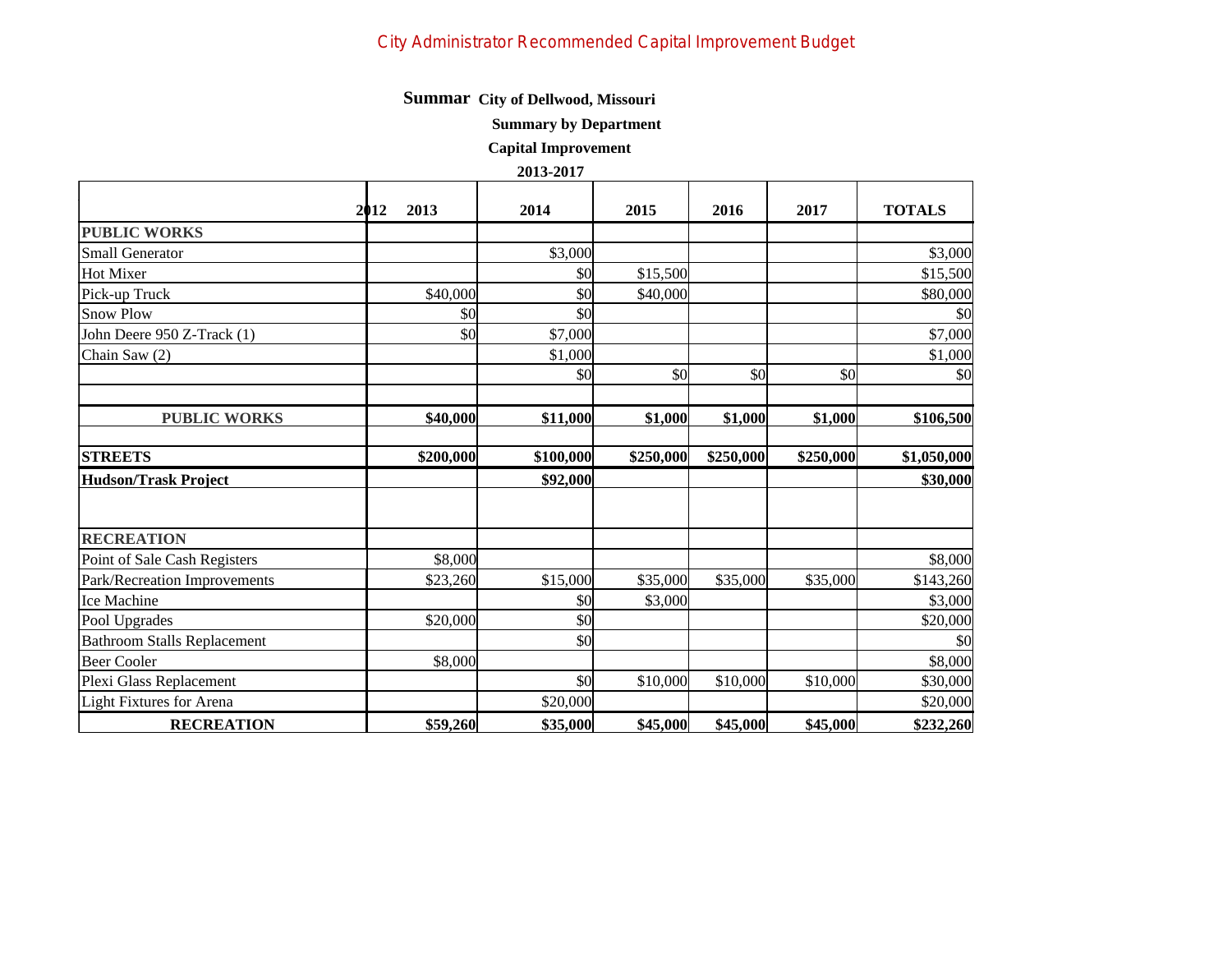# City Administrator Recommended Capital Improvement Budget

| . | $\sqrt{2}$<br>$\sim$ TT | \$309.<br>.2601 | 17,000<br>$\sim$ |  |  |  | $\mathbf{r}$<br>766 |
|---|-------------------------|-----------------|------------------|--|--|--|---------------------|
|---|-------------------------|-----------------|------------------|--|--|--|---------------------|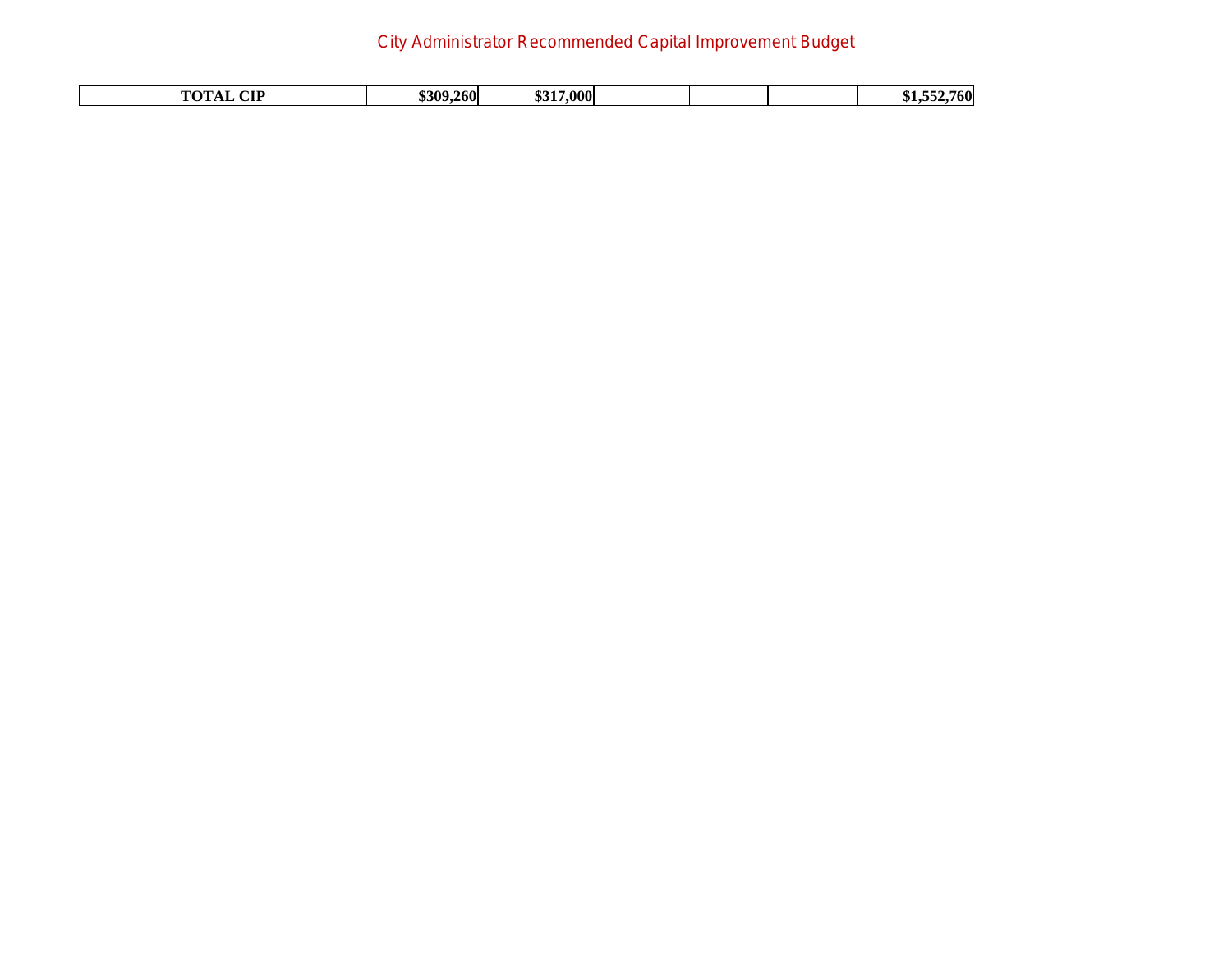### **Summary by Department**

 **Capital Improvement**

|                                        | 2013    | 2014     | 2015     | 2016    | 2017       |          | <b>TOTALS</b>              |
|----------------------------------------|---------|----------|----------|---------|------------|----------|----------------------------|
| ADMINISTRATION/CITY HALL               |         |          |          |         |            |          |                            |
| New Furniture in Mayor's Office        |         | \$0      | \$1,000  | \$1,000 |            | \$2,000  | \$2,000                    |
| New Furniture for City Admin. Office   |         | \$0      | \$1,000  | \$1,000 |            | \$4,000  | \$2,000                    |
| New Equipment for Kitchen at City Hall |         | \$0      |          |         |            | \$1,200  | $\vert \mathcal{S}0 \vert$ |
| Software upgrades                      | \$5,000 | \$1,000  | \$500    | \$500   |            | \$2,500  | \$7,000                    |
| Replacement of Work Stations at CH (4) |         | \$6,000  |          |         |            | \$10,000 | \$6,000                    |
| Replace Chairs in BOA Chamber (30)     |         | \$0      |          |         |            | \$2,500  | $\vert \mathcal{S}0 \vert$ |
| Replace Partition in BOA Chamber       |         | \$0      |          |         |            | \$4,000  | $\vert \$\text{O}\vert$    |
| Replace City Vehicles (2)              |         | \$28,761 |          |         |            |          | \$28,761                   |
| City Bus                               |         | \$0      | \$70,000 |         |            |          | \$70,000                   |
|                                        |         |          |          |         |            |          |                            |
|                                        |         |          |          |         |            |          |                            |
| <b>ADMINISTRATION/CITY HALL</b>        | \$5,000 | \$35,761 | \$72,500 | \$2,500 | <b>\$0</b> | \$26,200 | \$115,761                  |
| <b>MUNICIPAL COURT</b>                 |         |          |          |         |            |          |                            |
| Safe                                   |         |          |          |         |            |          |                            |
|                                        |         |          |          |         |            |          | $\vert \$\text{O}\vert$    |
| Filling System Upgrades                | \$5,000 |          |          |         |            |          | \$5,000                    |
| Remodeling                             |         |          |          |         |            |          | $\vert \$\text{O}\vert$    |
| Office Furniture for Clerks            |         | \$2,000  |          |         |            |          | \$2,000                    |
| <b>MUNICIPAL COURT</b>                 | \$5,000 | \$2,000  |          |         |            |          | \$7,000                    |
|                                        |         |          |          |         |            |          |                            |
|                                        |         |          |          |         |            |          |                            |
|                                        |         |          |          |         |            |          |                            |
|                                        |         |          |          |         |            |          |                            |
|                                        |         |          |          |         |            |          |                            |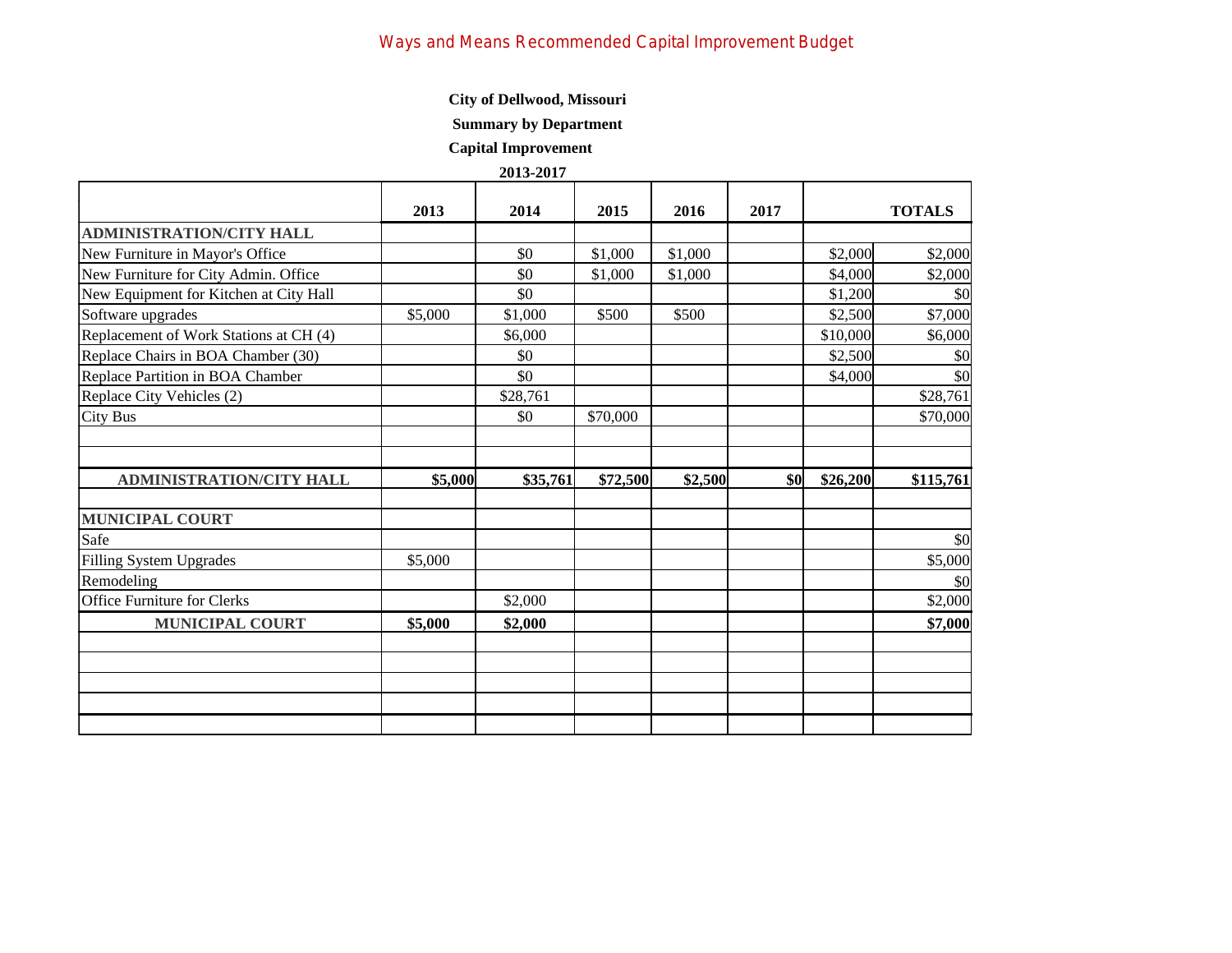**Summary by Department**

 **Capital Improvement**

|                                    | 2013      | 2014      | 2015      | 2016      | 2017      | <b>TOTALS</b> | <b>TOTALS</b> |
|------------------------------------|-----------|-----------|-----------|-----------|-----------|---------------|---------------|
| <b>PUBLIC WORKS</b>                |           |           |           |           |           |               |               |
| <b>Small Generator</b>             |           | \$3,000   |           |           |           |               | \$3,000       |
| <b>Hot Mixer</b>                   |           | \$0       | \$15,500  |           |           |               | \$15,500      |
| Pick-up Truck                      | \$40,000  | \$0       | \$40,000  |           |           |               | \$80,000      |
| <b>Snow Plow</b>                   | \$0       | \$0       |           |           |           |               | \$0           |
| John Deere 950 Z-Track (1)         | \$0       | \$0       |           |           |           |               | \$0           |
| Chain Saw (2)                      |           | \$0       |           |           |           |               | \$0           |
|                                    |           | \$0       | \$0       | \$0       | \$0       |               | \$0           |
| <b>PUBLIC WORKS</b>                | \$40,000  | \$3,000   | \$1,000   | \$1,000   | \$1,000   |               | \$98,500      |
| <b>STREETS</b>                     | \$200,000 | \$100,000 | \$250,000 | \$250,000 | \$250,000 |               | \$1,050,000   |
| <b>Hudson/Trask Project</b>        |           | \$92,000  |           |           |           |               | \$30,000      |
| <b>RECREATION</b>                  |           |           |           |           |           |               |               |
| Point of Sale Cash Registers       | \$8,000   |           |           |           |           |               | \$8,000       |
| Park/Recreation Improvements       | \$23,260  | \$10,000  | \$35,000  | \$35,000  | \$35,000  |               | \$138,260     |
| <b>Ice Machine</b>                 |           | \$0       | \$3,000   |           |           |               | \$3,000       |
| Pool Upgrades                      | \$20,000  | \$0       |           |           |           |               | \$20,000      |
| <b>Bathroom Stalls Replacement</b> |           | \$0       |           |           |           |               | \$0           |
| Beer Cooler                        | \$8,000   |           |           |           |           |               | \$8,000       |
| Plexi Glass Replacement            |           | \$0       | \$10,000  | \$10,000  | \$10,000  |               | \$30,000      |
| Light Fixtures for Arena           |           | \$20,000  |           |           |           |               | \$20,000      |
| <b>RECREATION</b>                  | \$59,260  | \$30,000  | \$45,000  | \$45,000  | \$45,000  |               | \$227,260     |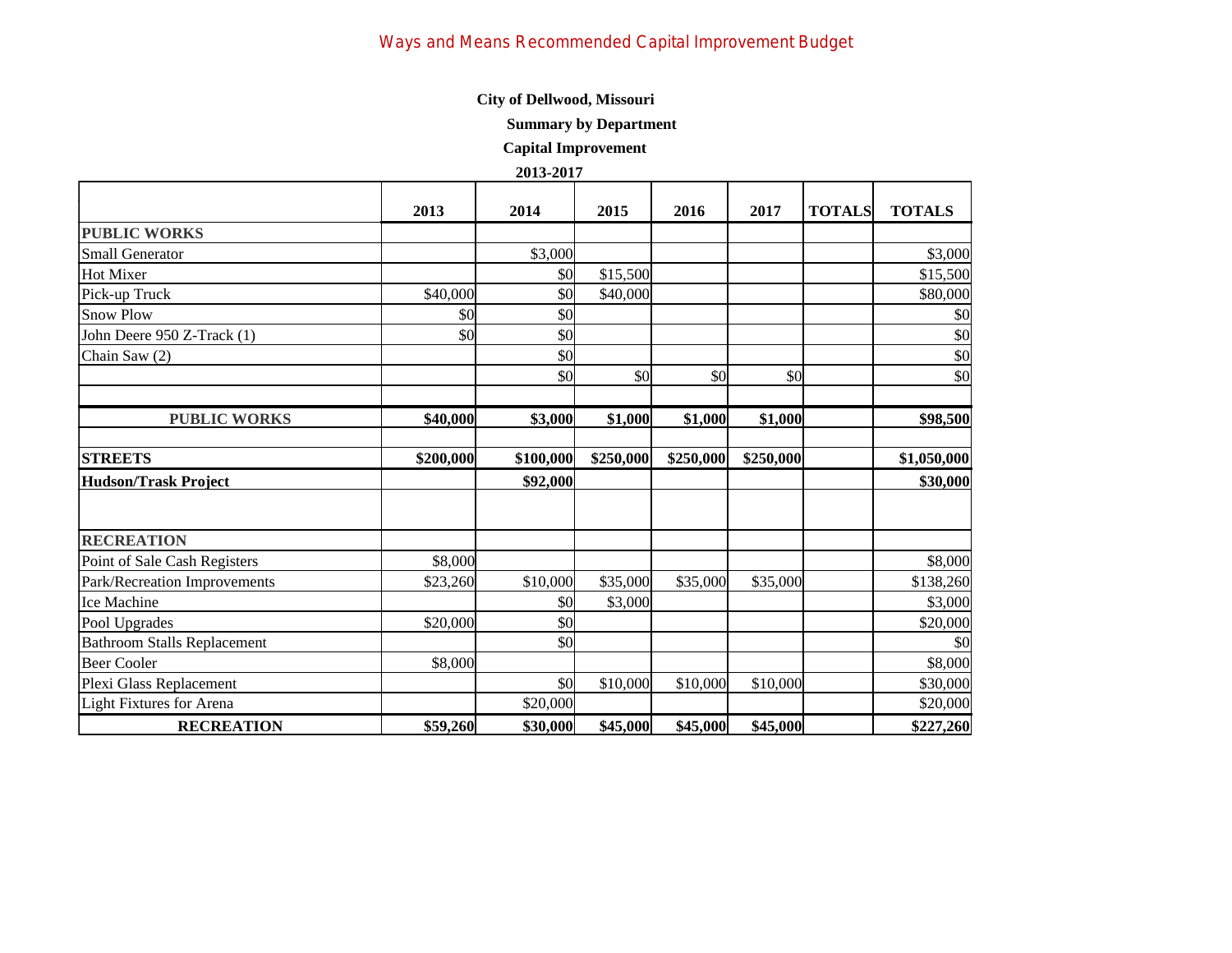# Ways and Means Recommended Capital Improvement Budget

| 761<br>.<br>u<br>$\sim$ | $\alpha$ te | .2601<br>8309. | - -<br>\$262 |  |  |  | .760<br>----<br>ጡ ። |
|-------------------------|-------------|----------------|--------------|--|--|--|---------------------|
|-------------------------|-------------|----------------|--------------|--|--|--|---------------------|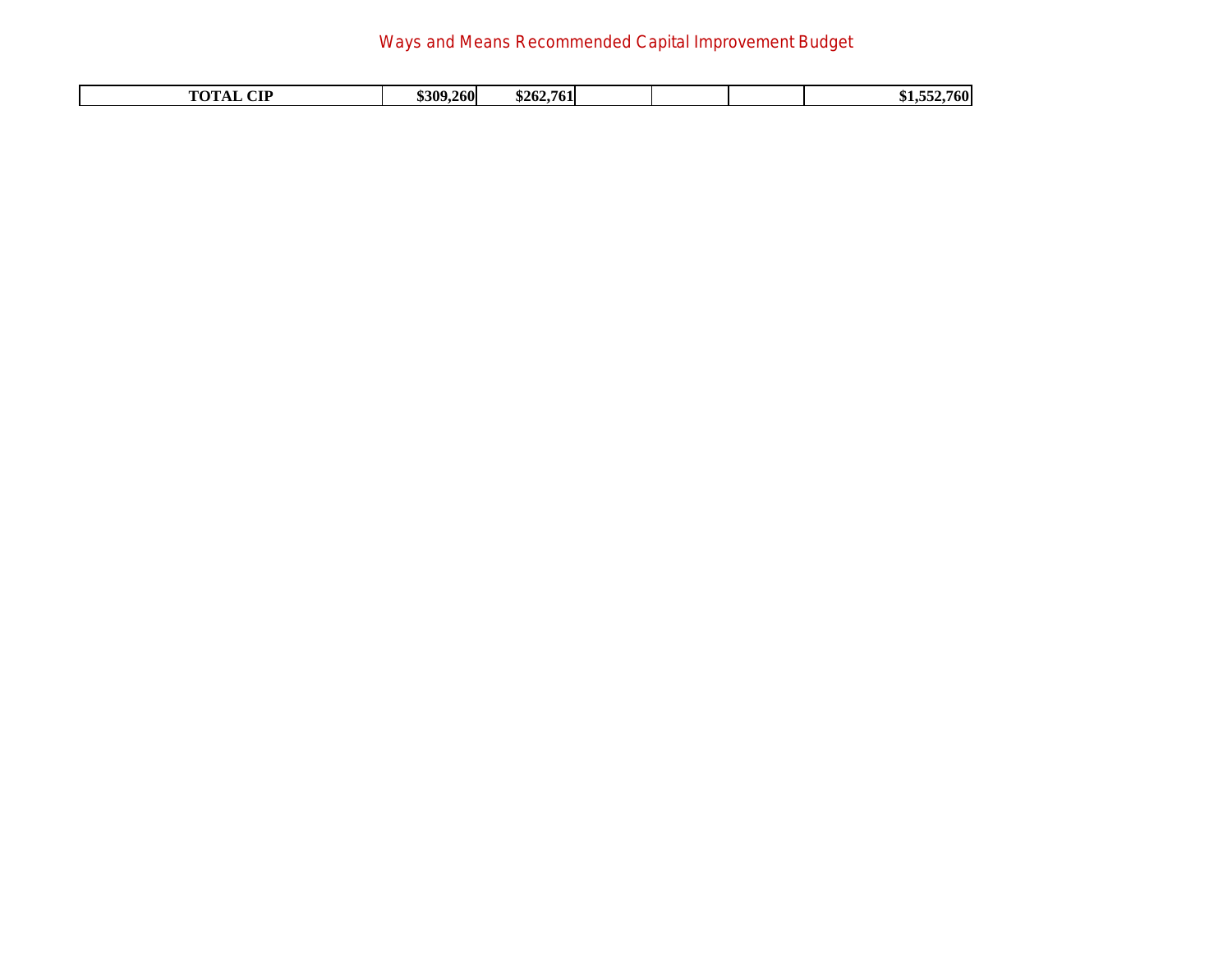### City of Dellwood, Missouri Sewer Lateral Fund Revenues/Expenditures Budget for the Calendar Year Ending December 31, 2014

|                                              | $\circ$                         |                            | $\circ$                              |                                 |                                       |                                            |
|----------------------------------------------|---------------------------------|----------------------------|--------------------------------------|---------------------------------|---------------------------------------|--------------------------------------------|
| <b>SEWER LATERAL FUND</b><br><b>REVENUES</b> | <b>CY 2012</b><br><b>ACTUAL</b> | CY 2013<br><b>Budgeted</b> | <b>CY 2014</b><br><b>PROJECTIONS</b> | Ways & Means<br><b>ADJUSTED</b> | <b>CY 2014</b><br><b>BOA Adjusted</b> | <b>CY 2014</b><br><b>Budgeted Revenues</b> |
|                                              |                                 |                            |                                      |                                 |                                       |                                            |
| Sewer Lateral Fees                           | \$53,173                        | \$54,545                   | \$54,540                             |                                 |                                       |                                            |
|                                              |                                 |                            |                                      |                                 |                                       |                                            |
| <b>TOTAL REVENUES</b>                        | \$53,173                        | \$54,545                   | \$54,540                             |                                 |                                       |                                            |
|                                              |                                 |                            |                                      |                                 |                                       |                                            |
| <b>SEWER LATERAL FUND</b>                    |                                 |                            |                                      |                                 |                                       |                                            |
| <b>EXPENDITURES</b>                          |                                 |                            |                                      |                                 |                                       |                                            |
|                                              |                                 |                            |                                      |                                 |                                       |                                            |
| Professional Services                        | \$6,385                         | \$49,545                   | \$20,000                             |                                 |                                       |                                            |
| Administration                               | \$0                             | \$5,000                    | \$0                                  |                                 |                                       |                                            |
| <b>TOTAL EXPEND.</b>                         | \$6,385                         | \$54,545                   | \$20,000                             |                                 |                                       |                                            |
| Revenue/Expenditure +/-                      | \$46,788                        | \$0                        | \$34,540                             |                                 |                                       |                                            |